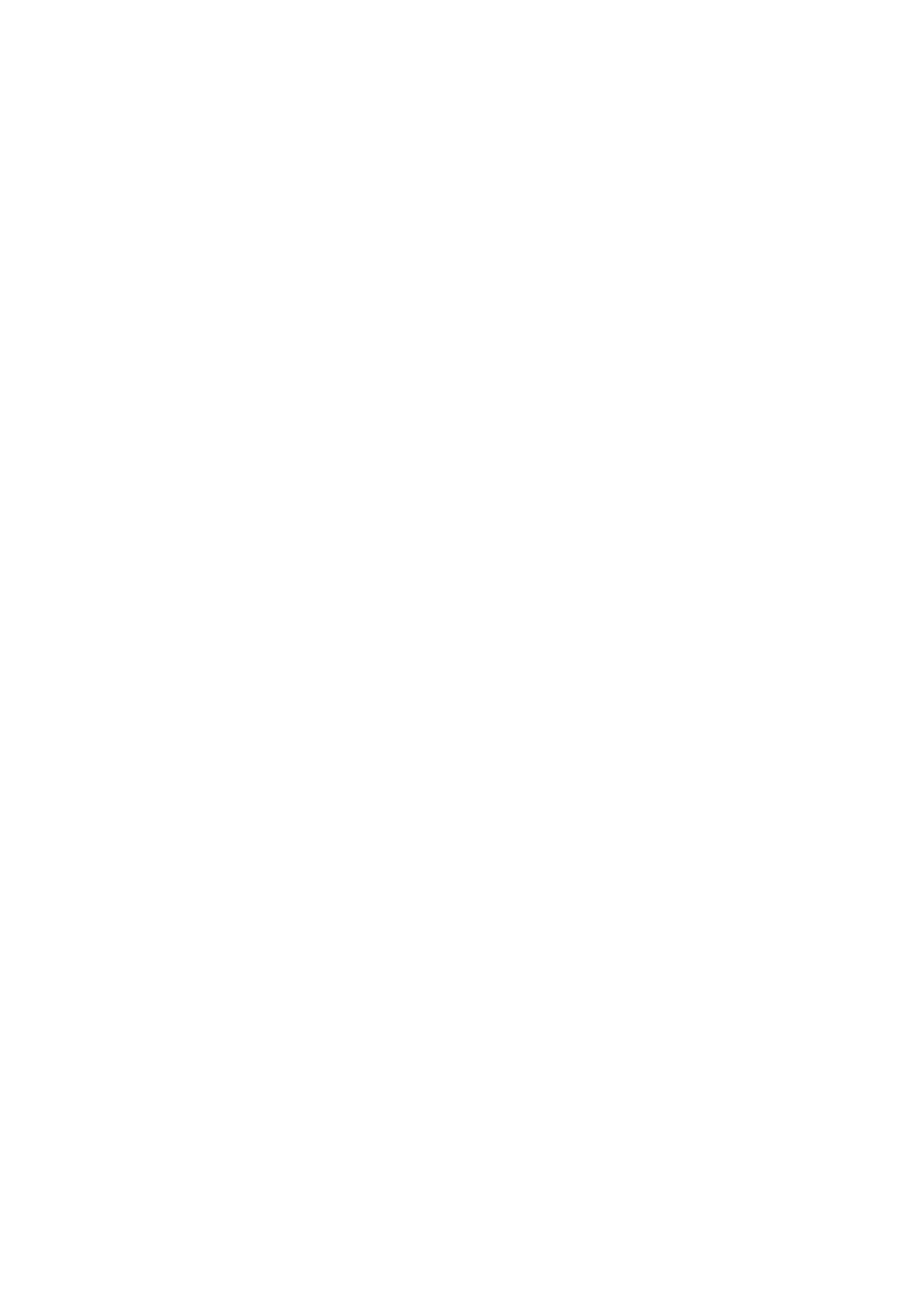# **A Uniform (Bi-)Simulation-Based Framework for Reducing Tree Automata**?

Parosh A. Abdulla<sup>1</sup>, Lukáš Holík<sup>2</sup>, Lisa Kaati<sup>1</sup>, and Tomáš Vojnar<sup>2</sup>

 $1$  Department of Information Technology, University of Uppsala, Sweden email: {parosh,lisa.kaati}@it.uu.se <sup>2</sup> Faculty of Information Technology, Brno University of Technology, Brno, Czech Republic email: {holik,vojnar}@fit.vutbr.cz

**Abstract.** In this paper, we address the problem of reducing the size of nondeterministic (bottom-up) tree automata. We propose a uniform framework that allows for combining various upward and downward bisimulation and simulation relations in order to obtain a language-preserving combined relation suitable for reducing tree automata without a need to determinise them. The framework generalises and extends several previous works and provides a broad spectrum of different relations yielding a possibility of a fine choice between the amount of reduction and the computational demands. We, moreover, provide a significantly improved way of computing the various combined (bi-)simulation relations. We analyse properties of the considered relations both theoretically as well as through a series of experiments.

# **1 Introduction**

Finite tree automata are a natural generalisation of word automata. Since trees (or terms) appear in many areas of computer science and engineering, tree automata are quite broadly applicable—including, for instance, applications in XML manipulation, natural language processing, or formal verification. In most of these applications, dealing with as small automata as possible is highly desirable. In order to reduce the size of a given tree automaton, one can always try to determinise and minimise it. However, the determinisation may lead to an exponential blow-up in the size, and even the minimal deterministic automaton might still be bigger than the original nondeterministic automaton. Moreover, even if the minimal deterministic automaton is really small, it might be impossible to compute it due to the very expensive determinisation step.

An alternative way to reduce a given (nondeterministic) tree automaton is to identify a suitable, language-preserving equivalence relation over its states and collapse those states that are equal according to this relation. As in the case of word automata, good candidates for such relations are various bisimulations and simulation equivalences. In particular, the so-called forward and backward bisimulations and simulation equivalences are well known to be useful when reducing the size of word automata. In this paper, we deal with their tree automata extensions—the so-called *downward* and *upward bisimulations* and *simulation equivalences*.

The *downward (bi-)simulations*, which straightforwardly generalise the appropriate backward (bi-)simulations from word automata to (bottom-up) tree automata, are compatible with the language inclusion preorder. That is, if a state *r* downward (bi-)simulates a state *q*, then the language accepted by *q* is a subset of the language accepted by *r*. Therefore, these relations are a natural choice for reducing the size of tree automata.

The *upward (bi-)simulations* are not compatible with the language inclusion preorder. Instead, they are compatible with the inclusion of the so-called *context languages*, where a context of a state *q* arises from a tree accepted at *q* by replacing some of its leaves by a "hole". It can, however, be shown that when we restrict ourselves to upward (bi-)simulations compatible with the set of final states of automata, the downward and upward (bi-)simulations can be *combined* in such a way that they yield

<sup>?</sup> The work was supported by the Czech Grant Agency (projects 102/07/0322 and 102/05/H050), the Czech-French Barrande project 2-06-27, and the Czech Ministry of Education by the project MSM 0021630528 *Security-Oriented Research in Information Technology*.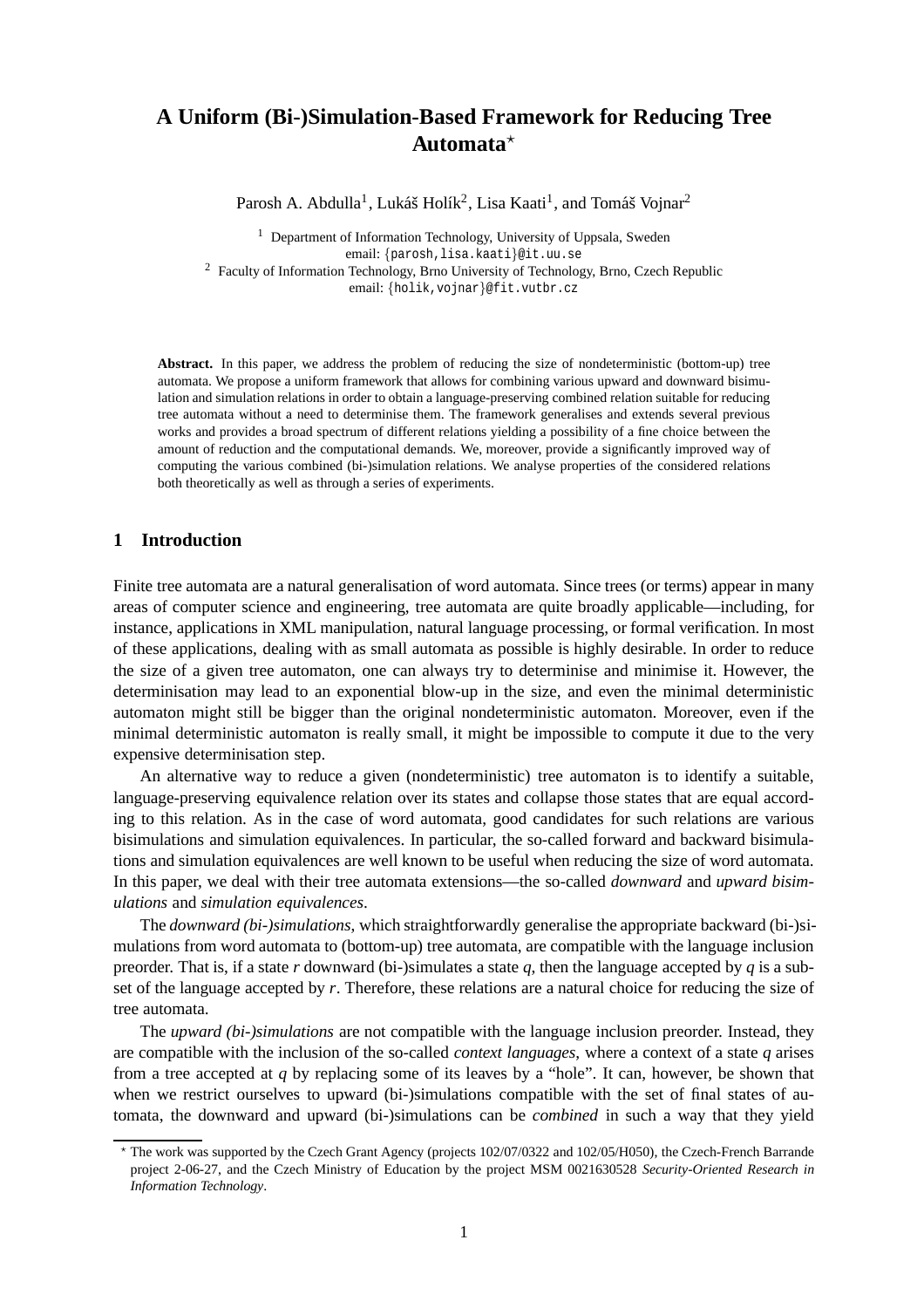a language-compatible equivalence. In the worst case, the combined relation is as coarse as the appropriate downward (bi-)simulation equivalence, but according to our practical experiments, it usually leads to significantly better reductions of the automata.

Tree bisimulations can be computed efficiently in time  $\sigma(\hat{r}^2 \text{ m} \log n)$  where  $\hat{r}$  is the maximal rank of the input symbols, *m* the size of the transition table, and *n* the number of states of the given tree automaton [3, 10, 1]. However, the reduction obtained by using bisimulations is often limited. Tree simulations are weaker than bisimulations and hence offer a better reduction. On the other hand, despite the recent advances in algorithms devised for computing them [2], they are significantly more expensive to compute. The time complexity of computing simulation preorders is roughly in  $o(\ell \hat{r}^2 m^2)$  where  $\ell$  is the size of the alphabet.

In this paper, we propose a novel notion of upward simulations and bisimulations *parameterised* by an *inducing* downward simulation or bisimulation (in any possible combination). Moreover, we introduce a new operator—called a *weakening combination operator*—for combining such upward and downward simulation and bisimulation relations on tree automata. This way, we obtain a *uniform tree (bi-)simulation framework* which brings in several significant advantages.

First, the proposed framework allows one to combine not only maximal downward and upward simulations or maximal downward and upward bisimulations as considered in previous works [2, 1], but to combine any inducing downward simulation (i.e., also a downward bisimulation or, e.g., the identity relation) with any induced upward simulation (i.e., also a bisimulation or identity). This way, we explain in a uniform way several previous results [10, 2, 1] and, moreover, we obtain several *new combined relations* suitable for reducing tree automata. The use of such relations mixing in various ways the advantages of simulations and bisimulations allows the user to *fine-tune* the ratio between the possible reductions and their cost.

We carefully analyse mutual relationships of the various considered relations. We establish a certain *partial ordering* between their reduction capabilities, but we also show that many of them have an *incomparable* reduction power.

Further, compared to the previous works, the newly proposed combination operator brings in also a significantly improved way of computing the combined (bi-)simulation relations. Before the combination was accomplished by randomly looking for some combined relation satisfying the needed requirements. The newly proposed combination operator computes a *maximal combined relation*, which we show to be unique. The algorithm that we propose for this purpose turns out to be quite simple and runs in time  $O(n^3)$  (or, in fact, even in a slightly better time). The use of the maximal combined relations turns out to itself give much better results in our experiments than the previously used random combination algorithms. Let us also note that the notion of combined (bi-)simulation relations that we propose is applicable even for word automata as for a special case of tree automata.

In order to experimentally examine the broad spectrum of relations offered by our framework, we implemented a prototype tool in which we have performed thorough experiments with tree automata from the domain of formal verification of infinite-state systems based on the so-called regular tree model checking and abstract regular tree model checking [8, 4, 6, 7]. Our experimental results confirm that we have obtained a broad range of algorithms for reducing tree automata, differing in their computation complexity and reduction capabilities.

**Related work.** Several algorithms for reducing the size of non-deterministic tree automata while preserving their language have been proposed in the literature. The first attempt was done in [3] where an algorithm inspired by the partition refinement algorithm by Paige and Tarjan [12] was presented. In [10], two different types of bisimulations—a backward and forward bisimulation—were presented. These bisimulations turn out to be special cases of the relations arising in our framework.

Efficient algorithms for computing simulation equivalences over tree automata have then been discussed in [2] together with a proposal of combined simulation relations. In [1], the ideas from [2] were extended to work for bisimulations. In this paper, we combine these previous works in a framework which allows us to explain them in a uniform way and, moreover, to obtain multiple new relations applicable for reducing tree automata. The obtained framework allows the user to mix advantages of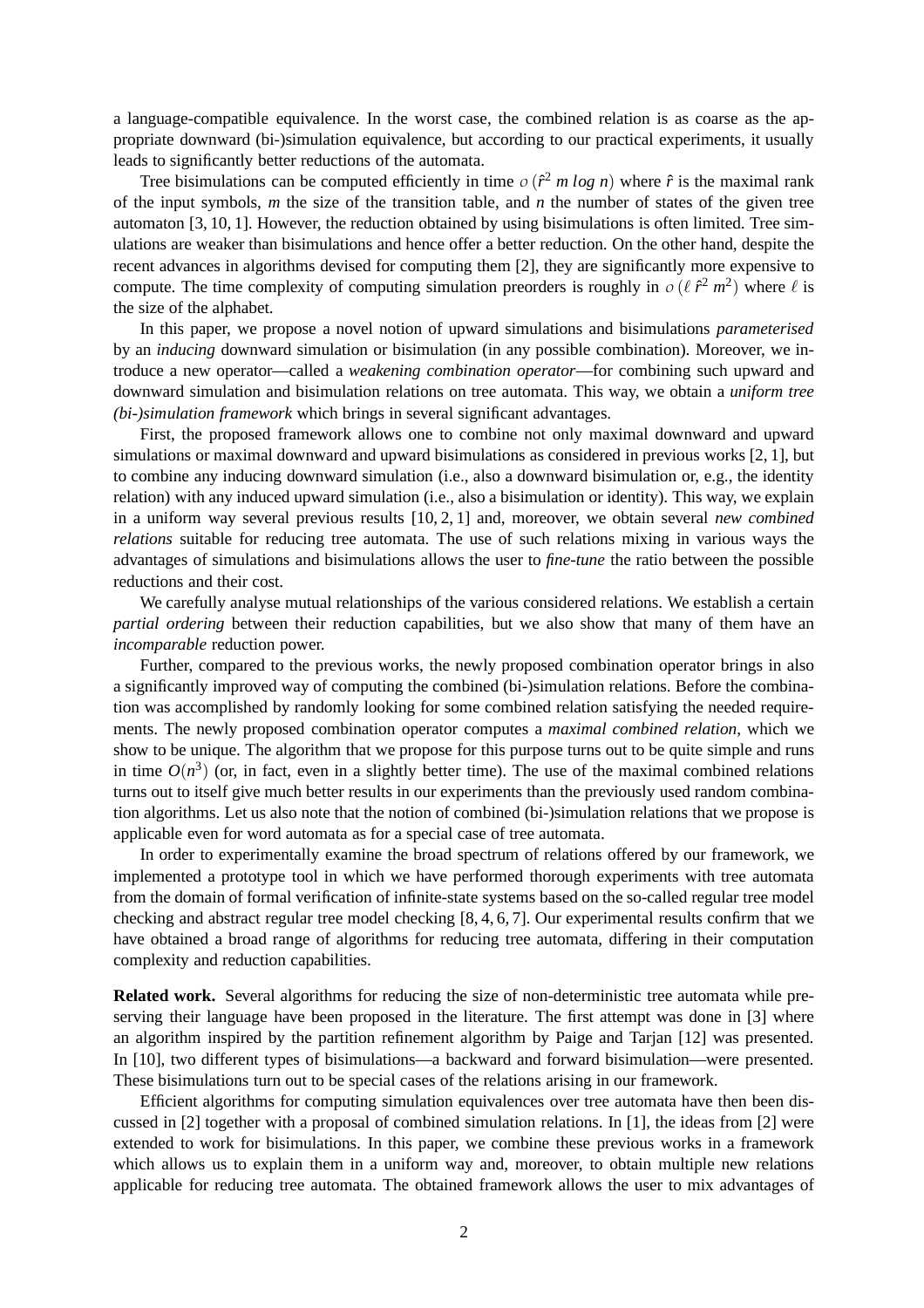simulation and bisimulation approaches in a degree suitable for a given scenario. The way we use for computing the upward and downward relations that we are dealing with is inspired by the approach of [2] and [1]. We, however, provide a new and significantly improved way of combining these relations via the newly proposed weakening combination operator.

**Plan of the paper.** The rest of the paper is organised as follows. We start with some preliminaries in Section 2. In Section 3, we introduce the notions of downward (bi-)simulations, and propose the notion of parameterised upward (bi-)simulations. Subsequently, in Section 4, we propose the weakening combination operator and its use for obtaining combined relations suitable for reducing tree automata. Next, Section 5 analyses properties of the most interesting possible combined relations. Section 6 overviews algorithms usable for computing downward and upward (bi-)simulations and proposes an algorithm for computing their combinations. In Section 7, we give an experimental evaluation of using the obtained spectrum of relations for reducing tree automata. Finally, we summarise the paper and discuss possible future work in Section 8.

# **2 Preliminaries**

In this section, we introduce some preliminaries on relations, trees, and tree automata.

**Trees.** A *ranked alphabet*  $\Sigma$  is a set of symbols together with a function  $\# : \Sigma \to \mathbb{N}$ . For  $f \in \Sigma$ , the value  $#(f)$  is called the *rank* of *f*. For any  $n \geq 0$ , we denote by  $\Sigma_n$  the set of all symbols of rank *n* from  $\Sigma$ . Let  $\varepsilon$  denote the empty sequence. A *tree t* over a ranked alphabet  $\Sigma$  is a partial mapping  $t : \mathbb{N}^* \to \Sigma$  that satisfies the following conditions:

**–** *dom*(*t*) is a finite, prefix-closed subset of N ∗ , and

**–** for each *p* ∈ *dom*(*t*), if #(*t*(*p*)) = *n* ≥ 0, then {*i* | *pi* ∈ *dom*(*t*)} = {1,...,*n*}.

Each sequence  $p \in dom(t)$  is called a *node* of t. For a node p, we define the *i*<sup>th</sup> *child* of p to be the node *pi*, and the *i*<sup>th</sup> subtree of *p* to be the tree *t*' such that  $t'(p') = t(pip')$  for all  $p' \in \mathbb{N}^*$ . A *leaf* of *t* is a node *p* which does not have any children, i.e., there is no  $i \in \mathbb{N}$  with  $pi \in dom(t)$ . We denote by  $T(\Sigma)$  the set of all trees over the alphabet  $Σ$ .

**Tree Automata.** A (finite, non-deterministic, bottom-up) *tree automaton* (abbreviated as TA in the following) is a quadruple  $A = (Q, \Sigma, \Delta, F)$  where Q is a finite set of states,  $F \subseteq Q$  is a set of final states, Σ is a ranked alphabet, and  $Δ$  is a set of transition rules. Each transition rule is a triple of the form  $((q_1,\ldots,q_n),f,q)$  where  $q_1,\ldots,q_n,q\in Q$ ,  $f\in\Sigma$ , and  $\#(f)=n$ . We use  $(q_1,\ldots,q_n)\stackrel{f}{\longrightarrow}q$  to denote that  $((q_1,...,q_n), f, q) \in \Delta$ . In the special case where  $n = 0$ , we speak about the so-called *leaf rules*, which we sometimes abbreviate as  $\frac{f}{\rightarrow} q$ . We use *Lhs*(*A*) to denote the set of *left-hand sides* of rules, i.e., the set of tuples of the form  $(q_1,...,q_n)$  where  $(q_1,...,q_n) \stackrel{f}{\longrightarrow} q$  for some *f* and *q*. Finally, we denote by *r*<sup>∂</sup>(*A*) the smallest *n* ∈ N such that *n* > *m* for each *m* ∈ N where  $(q_1, \ldots, q_m)$  ∈ *Lhs*(*A*) for some  $q_i$  ∈ *Q*,  $1 \leq i \leq m$ . We omit the reference to *A* if no confusion may arise.

A *run* of *A* over a tree  $t \in T(\Sigma)$  is a mapping  $\pi : dom(t) \to Q$  such that, for each node  $p \in dom(t)$ where  $q = \pi(p)$ , if  $q_i = \pi(pi)$  for  $1 \le i \le n$ , then  $\Delta$  has a rule  $(q_1, \ldots, q_n) \stackrel{t(p)}{\longrightarrow} q$ . We write  $t \stackrel{\pi}{\Longrightarrow} q$  to denote that  $\pi$  is a run of *A* over *t* such that  $\pi(\varepsilon) = q$ . We use  $t \Longrightarrow q$  to denote that  $t \stackrel{\pi}{\Longrightarrow} q$  for some run π. The *language* of a state *q* is defined by  $L(q) = \{t | t \implies q\}$ , while the *language* of *A* is defined by  $L(A) = \bigcup_{q \in F} L(q).$ 

An *environment* is a tuple of the form  $((q_1, \ldots, q_{i-1}, \Box, q_{i+1}, \ldots, q_n), f, q)$  obtained by removing a state  $q_i$ ,  $1 \le i \le n$ , from the *i*<sup>th</sup> position of the left hand side of a rule  $((q_1, \ldots, q_{i-1}, q_i, q_{i+1}, \ldots, q_n), f, q)$ , and by replacing it by a special symbol  $\Box \notin Q$  (called a *hole* below). Like for transition rules, we write  $(q_1,\ldots,\Box,\ldots,q_n)\stackrel{f}{\longrightarrow} q$  provided  $((q_1,\ldots,q_{i-1},q_i,q_{i+1},\ldots,q_n),f,q)\in\Delta$  for some  $q_i\in\mathcal{Q}$ . Sometimes, we also write the environment as  $(q_1, \ldots, \Box_i, \ldots, q_n) \stackrel{f}{\longrightarrow} q$  to emphasise that the hole is at position *i*. We denote the set of all environments of *A* by *Env*(*A*) and we will drop the reference to *A* if no confusion may arise.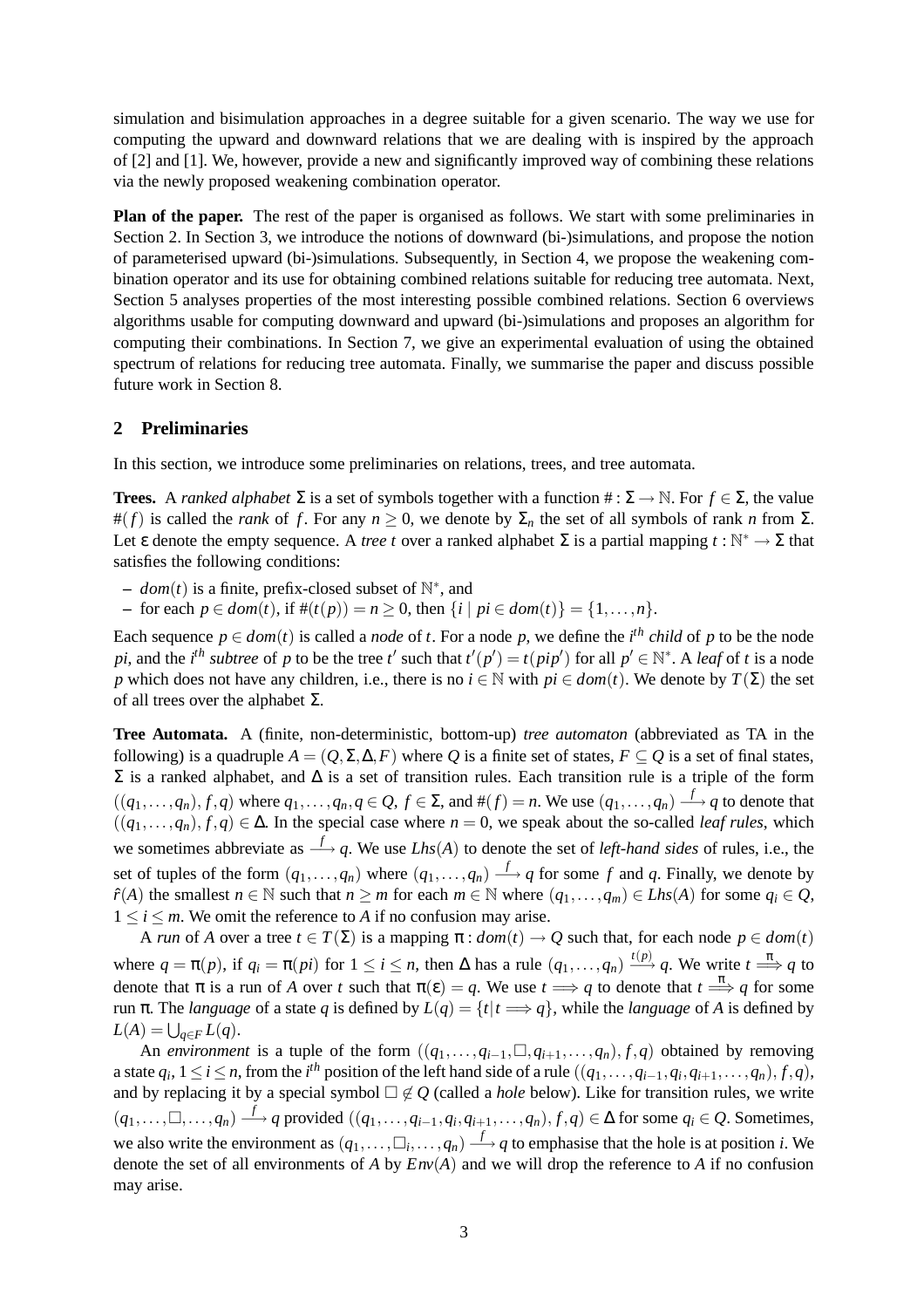**Relations.** For an equivalence relation  $\equiv$  defined on a set *Q*, we call each equivalence class of  $\equiv$ a *block*, and use  $Q/\equiv$  to denote the set of blocks in  $\equiv$ . For a preorder *P*, we will denote  $\equiv$ *P* the maximal equivalence included in *P*.

**Quotient Tree Automata.** The idea of reducing the size of an automaton is to identify suitable equivalence relations on its states, and then collapse the sets of states which form equivalence classes. Consider a TA  $A = (Q, \Sigma, \Delta, F)$  and an equivalence relation  $\equiv$  on  $Q$ . The *quotient tree automaton* derived from A and  $\equiv$  is  $A_{\equiv} = (Q_{\equiv}, \Sigma, \Delta_{\equiv}, F_{\equiv})$  where:

- **–** *Q*<sup>≡</sup> is the set of blocks in ≡. In other words, we collapse all states which belong to the same block into one state of the quotient automaton.
- $-$  (B<sub>1</sub>,...,B<sub>n</sub>)  $\stackrel{f}{\longrightarrow}$  B iff ( $q_1, \ldots, q_n$ )  $\stackrel{f}{\longrightarrow} q$  for some  $q_1 \in B_1, \ldots, q_n \in B_n, q \in B$ . This is, there is a transition in the quotient automaton iff there is a transition between states in the corresponding blocks in the original TA.
- $F =$ F≡ contains a block B iff B∩*F*  $\neq$  0. Intuitively, a block is accepting if it contains a state which is accepting.

#### **3 (Bi-)Simulations on Tree Automata**

We now present definitions of downward (bi-)simulations and subsequently, we propose a notion of upward (bi-)simulations *parameterised* by a downward simulation as one of the cornerstones of our framework. We will call a downward simulation that is used as a parameter of an upward (bi-)simulation an *inducing relation*, and the obtained upward (bi-)simulation will then be called an *induced relation*.

In the next section, we will show how a pair of an inducing and induced relation can be combined into a new equivalence suitable for reducing tree automata. Note that the inducing relation is thus used in two different ways: as a parameter of the upward (bi-)simulation and as a constituent of the combined relation. By considering various inducing relations, we obtain a wide spectrum of combined relations differing in their computational complexity and coarseness (which is usually better and never worse than that of the inducing relation).

#### **3.1 Downward (Bi-)Simulations**

For a tree automaton  $A = (Q, \Sigma, \Delta, F)$ , a *downward simulation* D is a binary relation on Q such that if *qDr* and  $(q_1,\ldots,q_n)\stackrel{f}{\longrightarrow}q$ , then  $(r_1,\ldots,r_n)\stackrel{f}{\longrightarrow}r$  with  $q_iDr_i$  for each  $i:1\leq i\leq n$ . A downward bisimulation *D* is a binary relation on *Q* such that if *qDr*, then  $(q_1, \ldots, q_n) \stackrel{f}{\longrightarrow} q$  if and only if  $(r_1, \ldots, r_n) \stackrel{f}{\longrightarrow} r$  with  $q_iDr_i$  for each  $i: 1 \le i \le n$ .

The following two lemmas state some basic properties of downward (bi-)simulations.

**Lemma 1.** *Given a tree automaton A, the set of all downward simulations on A is closed under reflexive and transitive closure and under union.*

**Lemma 2.** *Given a tree automaton A, the set of all downward bisimulations on A is a subset of the set of all downward simulations on A and it is closed under symmetric, reflexive, and transitive closure and under union.*

Proofs of Lemmas 1 and Lemma 2 can be found in [5] (cf. also Appendix A.1). The lemmas imply that for a given tree automaton, there is a unique maximal downward bisimulation which is an equivalence and a unique maximal downward simulation which is a preorder. We note that the notion of downward bisimulations corresponds to that of backward bisimulations from [10].

The obvious fact that any downward bisimulation is a downward simulation allows us to simplify some further reasoning by considering just downward simulations and handling bisimulations as their special case.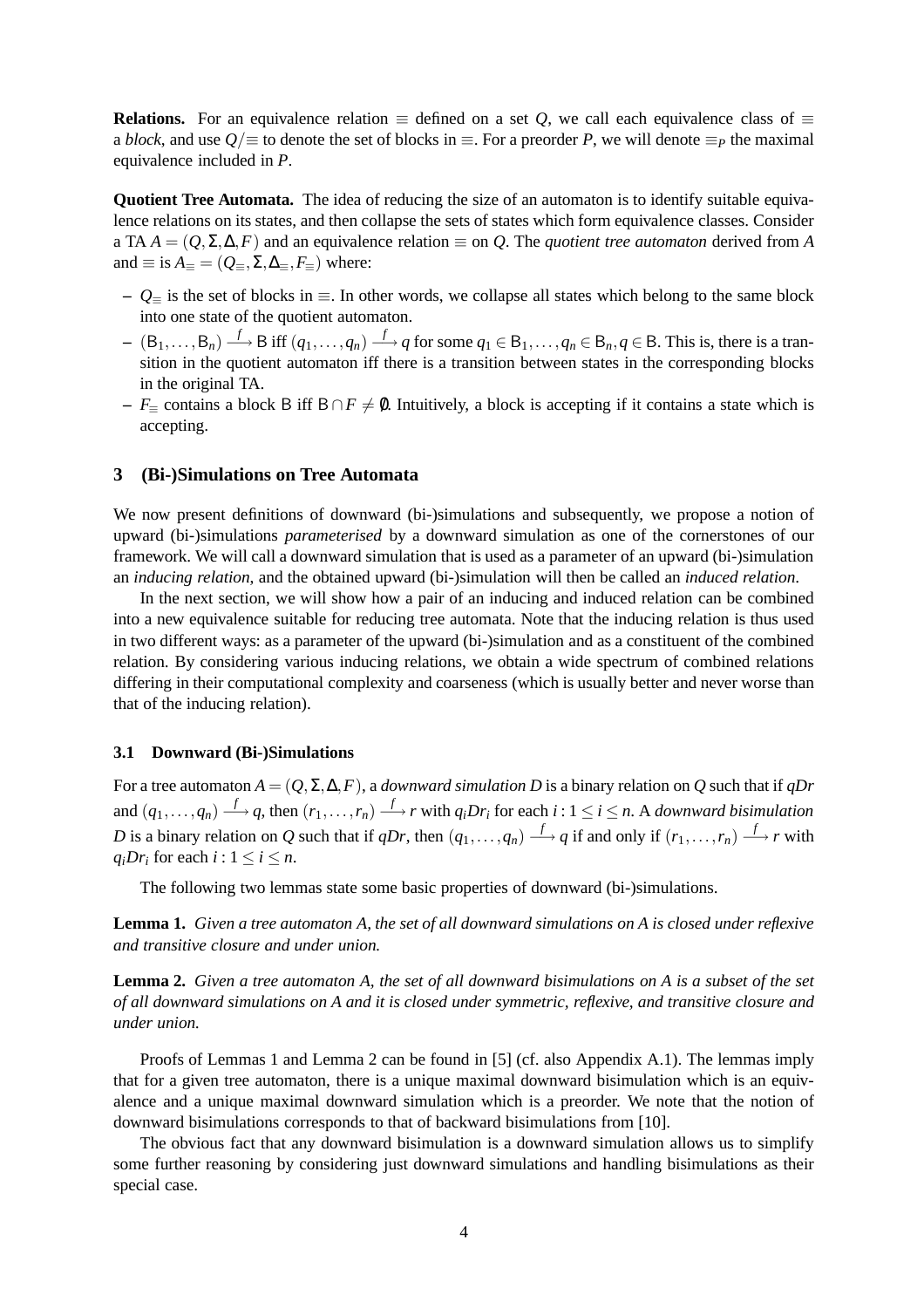#### **3.2 Induced Upward Simulations**

Given a tree automaton  $A = (O, \Sigma, \Delta, F)$  and an inducing downward simulation preorder *D*, an *upward simulation U* induced by *D* is a binary relation on *Q* such that if *qUr*, then

- (i) if  $(q_1, ..., q_n) \stackrel{f}{\longrightarrow} q'$  with  $q_i = q, 1 \le i \le n$ , then  $(r_1, ..., r_n) \stackrel{f}{\longrightarrow} r'$  with  $r_i = r, q' U r'$ , and  $q_j D r_j$  for each  $j: 1 \leq j \neq i \leq n$ ;
- (ii)  $q \in F \implies r \in F$ .

The following lemma subsumes basic properties of upward simulations. Note that it also implies that for any inducing downward simulation preorder *D*, there is always a unique maximal upward simulation induced by *D* which is a preorder.

**Lemma 3.** *Given a tree automaton A and a downward simulation preorder D, the set of all upward simulations induced by D is closed under reflexive and transitive closure and under union.*

## **3.3 Induced Upward Bisimulations**

Let *A* = (*Q*,Σ,∆,*F*) be a tree automaton and let *D* be a downward simulation preorder. An *upward bisimulation U on Q induced by D* is a binary relation on *Q* such that if *qUr*, then

- (i)  $(q_1, \ldots, q_n) \stackrel{f}{\longrightarrow} q'$  with  $q_i = q, 1 \le i \le n$ , if and only if  $(r_1, \ldots, r_n) \stackrel{f}{\longrightarrow} r'$  with  $r_i = r, q' U r'$ , and  $q_j \equiv_D r_j$  for each  $j: 1 \le j \ne i \le n$ ;
- (ii)  $q \in F \iff r \in F$

As for upward simulations, it is not hard to prove the basic properties of upward bisimulations. Note that the following lemma implies that for any downward simulation preorder *D*, there is a unique maximal upward bisimulation induced by *D* that is an equivalence. It is also clear that any upward bisimulation induced by *D* is also an upward simulation induced by *D*. This will allow us to prove the main results just for upward simulations and maintain bisimulations as a special case.

**Lemma 4.** *Given a tree automaton A and a downward simulation preorder D, the set of all upward bisimulations induced by D is a subset of the set of all upward simulations on A induced by D and it is closed under symmetric, reflexive, and transitive closure and under union.*

Proofs of Lemmas 3 and 4 can be found in [5] (cf. also Appendix A.2). Let us note that the notion of an upward bisimulation induced by the identity relation corresponds to the notion of a forward bisimulation from [10].

#### **4 Combined Relations for Reducing the Size of Tree Automata**

Upward simulation equivalences and upward bisimulations alone cannot be used for reducing tree automata as they do not preserve their language. To circumvent this problem, we have to take into account the inducing relation and *combine* it with the induced upward (bi-)simulation—as we have already mentioned in the previous section, the induced relation is thus used in two different ways.

As one of the main contributions of this work, we are now going to define a new combination operator—we call it a *weakening combination operator*—over the inducing downward simulations and induced upward simulations. Unlike the operators used in previous works [2, 1], the new operator allows us to combine any inducing downward simulation (i.e., also a bisimulation or identity) with any induced upward simulation (bisimulation, identity) offering us a broad spectrum of the resulting relations.

Moreover, in the previous works, we were randomly computing one relation out of the set of possible language-preserving combined relations. Here, we first prove that there is always a *unique maximal combined preorder* for a given upward simulation and its inducing downward simulation. In Section 6, we then provide a simple algorithm for computing this maximal preorder. From a practical point of view, using the maximal preorder instead of a random one has in some cases a great impact on the size of the reduced automaton as witnessed by our practical experiments.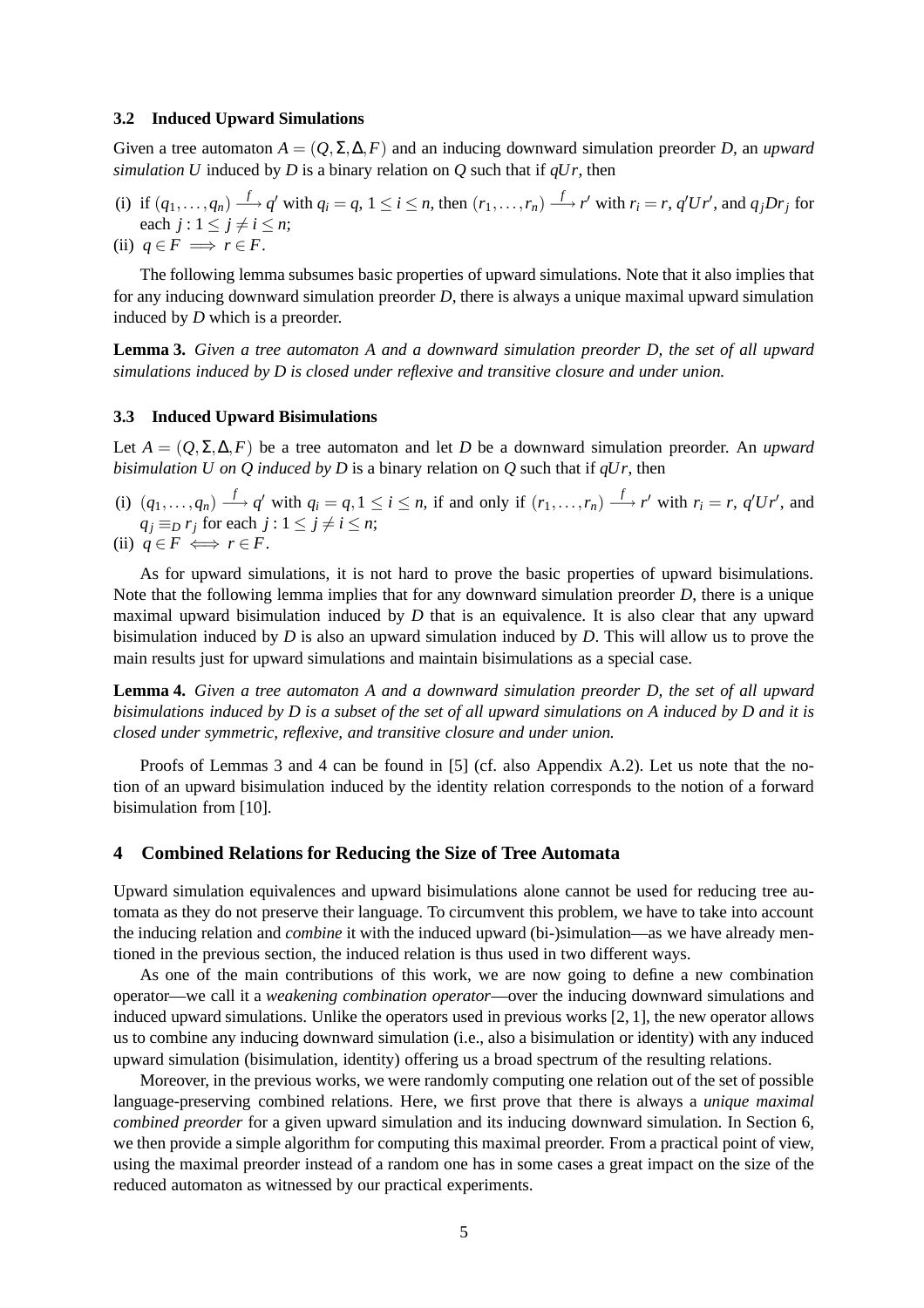**A weakening combination operator.** We define the *weakening combination operator* ⊕, which is normally to be applied over an inducing downward simulation and an induced upward simulation, on arbitrary preorders as follows: Given two preorders *H* and *S* over a set *Q*, for  $x, y \in Q$ ,  $x(H \oplus S)y$  iff (i)  $x(H \circ S)y$  and (ii)  $\forall z \in Q : yHz \implies x(H \circ S)z$ .<sup>3</sup> Intuitively, a pair  $e = (x, y) \in Q \times Q$  that is in  $H \circ S$ will also appear in  $H \oplus S$  iff after adding it to the preorder *H*, there is a possibility to supplement the obtained relation  $H \cup \{e\}$  by other pairs of elements of *Q* that are in  $H \circ S$  to ensure transitivity and get this way a preorder again.

**Lemma 5.** *For any set Q and any preorders*  $H, S \subseteq Q \times Q$ ,  $H \oplus S$  *is a unique maximal preorder such that*  $H \subseteq H \oplus S \subseteq H \circ S$ .

*Proof.* Let  $W = H \oplus S$  and  $C = H \circ S$ .<sup>4</sup> Keep in mind that  $W, H, S \subseteq C$  and that *H* and *S* are reflexive and transitive. We first prove some auxiliary facts for any  $x, y, z \in Q$  allowing us to derive existence of certain elements of the relations that we are dealing with:

- I.  $xCy \implies xHwSy$  for some  $w \in Q$ , which follows directly from the definition of *C*.
- II. *xHyCz*  $\implies$  *xCz*. From *yCz* and (I), we have *yHwSz* for some  $w \in Q$ . From *xHyHw*, we have *xHw*. From *xHwSz* and from the definition of *C*, we have *xCz*.
- III.  $xWyHz \implies xCz$ , which follows directly from the definition of *W*.
- IV.  $xCySz \implies xCz$ . From  $xCy$  and (I), we have  $xHwSy$  for some  $w \in Q$ . From  $wSySz$ , we have  $wSz$ . From *xHwSz* and (II), we have *xCz*.
- V.  $xWyCz \implies xCz$ . From  $yCz$  and (I), we have  $yHwSz$  for some  $w \in Q$ . From  $xWyHw$  and (III), we have *xCw*, which together with (I) gives *xHvSw* for some  $v \in Q$ . From *vSwSz*, we have *vSz* and so  $\nu C_z$  (as  $S \subseteq C$ ), which together with *xHv* and (II) gives *xCz*.

Now, we can prove the claim of the lemma. First, we will argue that *H* ⊆ *W*. To do this, suppose that *xHy* for some  $x, y \in Q$ . We will show that *xWy*. As  $H \subseteq C$ , we have that *xCy*, which fulfils Condition (i) from the definition of  $\oplus$ . To satisfy Condition (ii), we have to show that for arbitrary  $z \in Q$  such  $yHz$ ,  $xCz$ holds. From transitivity of *H* and from  $xHyHz$ , we have  $xHz$ , which implies that  $xCz$  when we take into account that  $H \subseteq C$ . Thus, even Condition (ii) is fulfilled, and we are obtaining *xWy* from the definition of  $\oplus$ . Hence, we have proved that  $H \subseteq W$ . Moreover, the fact that  $W \subseteq C$  is trivial as it is a part of the definition of ⊕.

We will now prove that *W* is a preorder. We first prove by contradiction that *W* is transitive. Suppose that there exist  $x, y, z \in Q$  such that  $xWyWz$ , but not  $xWz$ . Recall that  $W \subseteq C$ . From (I), we have *xHwSyHvSz* for some  $v, w \in Q$ . From *xWyHv* and (III), we have *xCv*. From *xCvSz* and (IV), we have *xCz*. From the definition of  $\oplus$ , *xCz* together with not *xWz* imply that there is a  $q \in Q$  such that *xCzHq*, but not *xCq*. From *yW zHq* and (III), we get *yCq*. Then *xWyCq*, and (*V*) gives *xCq*, which is a contradiction. We have proven that the relation *W* is transitive. Showing that *W* is also reflexive is immediate as we already know that  $H \subseteq W$  and that *H* is reflexive. Thus, we have proven that *W* is a preorder.

Finally, we will show that *W* is a unique maximal preorder included in *C* and containing *H*. It can be easily seen from the definition of  $\oplus$  that any pair  $(x, y) \in C \setminus W$  cannot be contained in any preorder *P* such that  $H \subseteq P \subseteq C$  as no relation *P* such that  $H \subseteq P \subseteq C$  and  $(x, y) \in P$  can be transitive. Thus, *W* contains all the pairs that can be elements of a preorder included in *C* and containing *H*, and therefore any such preorder *P* is a subset of *W*. As we have proven that *W* itself is a preorder, it has to be the unique maximal preorder that includes  $H$  and that is itself included in  $C$ .

Lemma 5 is a key result that allows us to define combined preorders and equivalences applicable for reducing the size of tree automata as follows.

<sup>&</sup>lt;sup>3</sup> Here,  $H \circ S$  is the common composition of relations, i.e.,  $\forall x, y \in Q : x(H \circ S)y \iff \exists z \in Q : xHzSy$ .

<sup>4</sup> For an easier orientation in the symbols, let us note that we use *W* for the result of applying the weakening combination operator, *C* to denote the composition of *H* and *S*, *H* is a preorder which is "hard" in the sense that it has to be included in *W*, whereas *S* is "soft" in the same sense.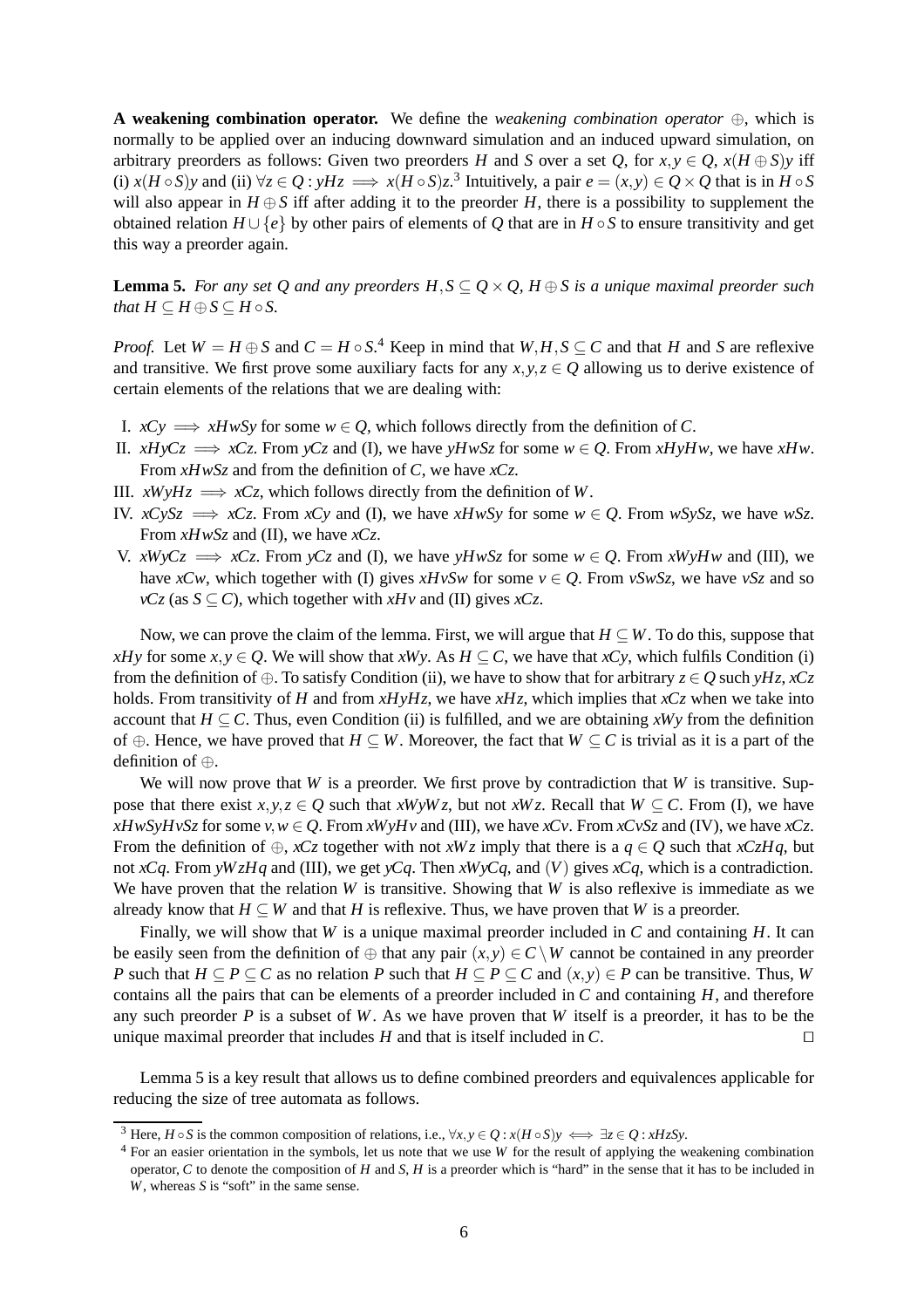**Combined relations for reducing tree automata.** Consider a tree automaton *A*, a downward simulation preorder *D*, and an upward simulation *U* induced by *D*. We call the relation  $W = D \oplus U^{-1}$  a *combined preorder* and ≡*W* a *combined equivalence*. Correctness of using the combined equivalence for reducing the size of tree automata is stated in the following theorem.<sup>5</sup>

**Theorem 1.**  $L(A_{\equiv W}) = L(A)$  *for any tree automaton A and each combined preorder* W.

A proof of Theorem 1 can be found in [5] (cf. also Appendix A.3). Note that the theorem also covers the case of reducing automata using downward simulations (and bisimulations) alone. Indeed, given any downward simulation *D*, the identity is always an upward simulation induced by *D*. Then, the combined preorder *D* ⊕ *id*<sup>-1</sup> equals *D*, which means that we can reduce the automaton using  $\equiv_D$ . In particular, this elegantly covers as special cases the proofs of correctness of reducing automata using downward bisimulations and simulation equivalences stated in [2].

**Corollary 1.**  $L(A_{\equiv_D}) = L(A)$  *for any tree automaton A and each downward simulation preorder D.* 

# **5 Variants of Combined Relations and Their Properties**

Theorem 1 and Lemmas 2 and 4 allow us to consider quite a large spectrum of relations suitable for reducing tree automata. We now examine properties of the relations from this spectrum that arise when we consider the identity, the maximal downward bisimulation, and the maximal downward simulation as the inducing relation *D* for both the maximal upward bisimulation and upward simulation.

Our notation for the various types of combined equivalences that we consider consists of two parts: a relation symbol and an additional symbol above the relation symbol. The relation symbol denotes the type of the inducing downward relation. Namely,  $=$  denotes the identity,  $\approx$  denotes the maximal downward bisimulation, and ∼ the maximal downward simulation. The additional symbol then denotes the type of the upward relation. We use • for the maximal upward bisimulation and ◦ for the maximal upward simulation. No additional symbol corresponds to the maximum equivalence embedded in the downward relation itself—the downward (bi-)simulations can be viewed as compositions where the role of the upward relation is played by the identity. For example,  $\stackrel{\circ}{\simeq}$  denotes the relation  $\equiv_{D\oplus U^{-1}}$  where *D* is the maximal downward bisimulation and *U* is the maximal upward simulation induced by *D*. In what follows, we will implicitly consider all the downward and upward (bi-)simulations that we will be dealing with to be the maximal ones.

**A partial ordering of the combined relations wrt. their coarseness.** From the definition of a combined preorder, it clearly follows that, for a fixed inducing relation *D*, if we are choosing the type of the upward relations *U* from the strongest one to the coarsest one, i.e., starting from the identity and going through the upward bisimulation induced by *D* to the upward simulation induced by *D*, we obtain coarser and coarser combined preorders  $D \oplus U^{-1}$ .



On the other hand, if the inducing preorder *D* is growing, from the definition of the upward (bi-)simulation, we can see that the maximal upward (bi-)simulation *U* induced by *D* and thus also the relation  $D \circ U^{-1}$  are growing too. But, when having  $D \circ U^{-1}$  computed and then computing the preorder  $D \oplus U^{-1}$  from it, the relation *D* acts as a restriction. A bigger relation *D* can cause that more pairs are violating Condition (ii) from the definition of ⊕. In general, having two

**Fig. 1.** Coarseness of various types of combined equivalences

downward simulation preorders  $D_1$  and  $D_2$ , we are guaranteed that the maximal upward (bi-)simulation  $U_1$  induced by  $D_1$  is included in the maximal upward (bi-)simulation  $U_2$  induced by  $D_2$ . Therefore, we

<sup>5</sup> Note that contrary to downward simulations, the combined preorders do not have to refine the language inclusion preorder, which is due to the fact that they strongly depend also on the upward simulations, which are not compatible with the language inclusion preorder. Nevertheless, Theorem 1 shows that the combined equivalences still preserve the language of the entire automaton when used for collapsing it.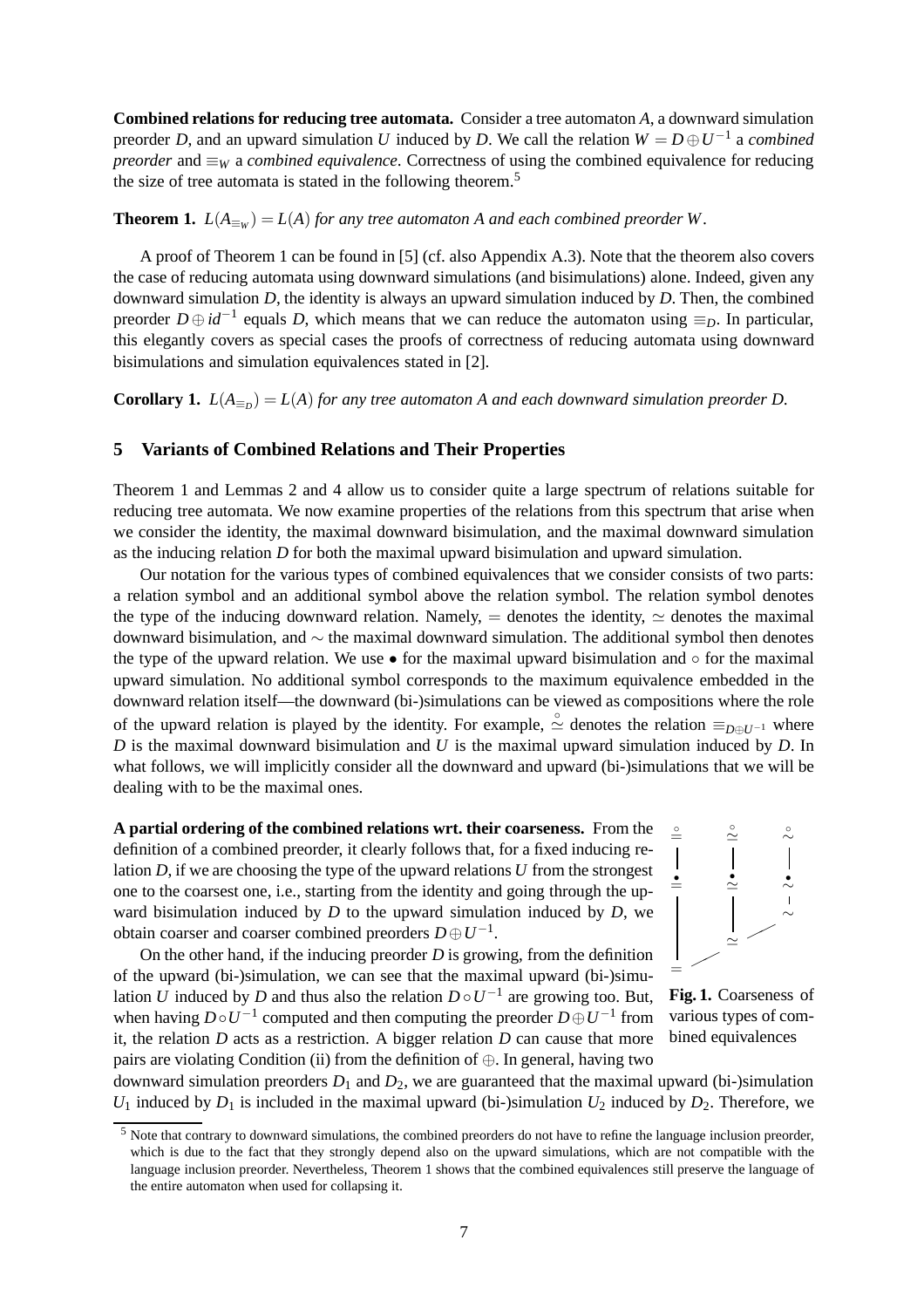

**Fig. 2.** Transition relations of automata proving the non-inclusion relationships from Figure 1, and of an automaton proving that one cannot use within  $oplus$  preorders included in the language inclusion preorder that are not downward simulations.

know that  $D_1 \circ U_1^{-1} \subseteq D_2 \circ U_2^{-1}$ , but the combined preorders  $D_1 \oplus U_1^{-1}$  and  $D_2 \oplus U_2^{-1}$  can be incomparable.<sup>6</sup>

Based on these observations, we obtain the partial ordering of all the considered types of combined equivalences according to inclusion which is depicted in Figure 1. For an automaton *A*, we denote by  $\equiv$ (*A*) the combined equivalence of type  $\equiv$  on *A*. In the figure, the line from  $\equiv$ <sub>1</sub> up to  $\equiv$ <sub>2</sub> means that for any automaton  $A$ ,  $\equiv_1(A) \subseteq \equiv_2(A)$ . It is not hard to find an automaton *A* showing that all these relationships are strict, i.e., such that for each of the edges in the figure,  $\equiv_1(A) \subsetneq \equiv_2(A)$ . We construct such an automaton in Example 1.

*Example 1.* Let  $Q = \{q, r, s, t, u, v, w, x, y, z\}$  be a set of states and let  $\Sigma$  be a ranked alphabet such that  $\Sigma_0 = \{l\}$  and  $\Sigma_1 = \{a, b, c\}$ . The automaton  $A = (Q, \Sigma, \Delta_1, \{x\})$  proves strictness of the relations in Figure 1. For each two types of relations from Figure 1 such that  $\equiv_2$  is above  $\equiv_1$ ,  $\equiv_1(A) \subsetneq \equiv_2(A)$  holds. The transition relation  $\Delta_1$  is depicted in Figure 2(a). In the table below there are stated the appropriate combined equivalences for all the combinations of the considered types of inducing and induced relations. For each type of combination, we list nontrivial equivalence classes of the resulting combined equivalence:

$$
\begin{array}{ll}\n\stackrel{\circ}{=}: \{q,r,s\} & \stackrel{\circ}{\sim}: \{t,u\}, \{q,r,s\} & \stackrel{\circ}{\sim}: \{t,u,v\}, \{q,r,s\}, \{x,z\} \\
\stackrel{\bullet}{=}: \{r,s\} & \stackrel{\bullet}{\sim}: \{t,u\}, \{r,s\} & \stackrel{\bullet}{\sim}: \{t,u,v\}, \{r,s\} \\
\stackrel{\bullet}{=}: & \sim: \{t,u\} & \sim: \{t,u,v\} &\n\end{array}
$$

It is now easy to check that all the inclusions from Figure 1 are strict for the automaton  $A$ .  $\square$ 

**Incomparability of some of the combined relations.** To complete the picture, we need to show that the types of combined relations that are not connected in Figure 1 are really incomparable. In other words, that for each pair  $\equiv_1, \equiv_2$  of types of combined equivalences that are not connected in Figure 1 there exists an automaton *A* such that neither  $\equiv_1(A) \nsubseteq \equiv_2(A)$  nor  $\equiv_1(A) \nsubseteq \equiv_2(A)$ . We construct such automata within Example 2.

*Example 2.* Let  $Q = \{q, r, s, t, u, v\}$  be a set of states and let  $\Sigma$  be a ranked alphabet such that  $\Sigma_0 = \{l\}$ and  $\Sigma_1 = \{a, b, c\}$ . All the incomparability results show up taking automata  $A_1 = (Q \setminus \{v\}, \Sigma, \Delta_2, \{u\})$ and  $A_2 = (Q, \Sigma, \Delta_2 \cup \{v \stackrel{a}{\longrightarrow} q\}, \{u\})$  where the transition relation  $\Delta_2$  is depicted in Figure 2(b). One can easily check that  $\stackrel{\bullet}{=}$ (*A*<sub>1</sub>) and  $\stackrel{\circ}{=}$ (*A*<sub>1</sub>) define just one nontrivial equivalence class {*r*,*s*} and thus they are incomparable with  $\stackrel{\circ}{\simeq} (A_1), \stackrel{\circ}{\sim} (A_1), \stackrel{\circ}{\sim} (A_1)$  that define only one nontrivial equivalence class  $\{q, r\}$ . In the case of the automaton  $A_2$ , the added transition  $v \stackrel{a}{\longrightarrow} q$  distinguishes the downward simulation from the downward bisimulation. Analogically as for  $A_1$ , we have that  $\stackrel{\bullet}{\simeq} (A_2)$  and  $\stackrel{\circ}{\simeq} (A_2)$  define just one nontrivial equivalence class  $\{r,s\}$  and thus they are incomparable with  $\stackrel{\bullet}{\sim}(A_2)$  and  $\stackrel{\circ}{\sim}(A_2)$  that define only one nontrivial equivalence class  $\{q, r\}$ . This gives all the incomparability relationships.

<sup>6</sup> Although, in our experiments, the former one usually *is* included in the latter one.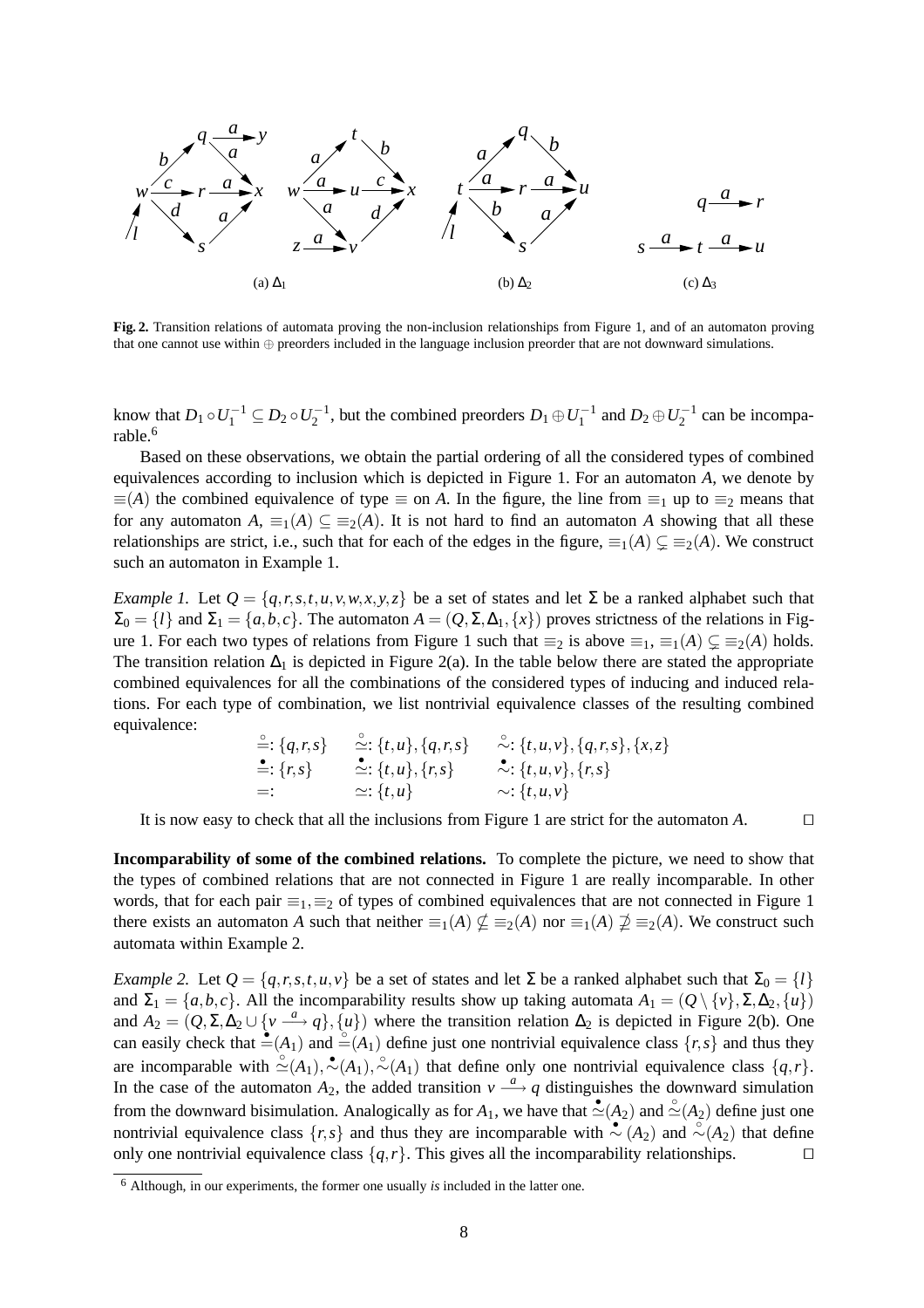According to our experiments presented in Section 7, the reduction capabilities are rising when we move in Figure 1 not only in the bottom-up direction (according to the edges), but also in the left-right direction (as though within a full diamond). As a trade-off, the computational complexity of constructing the relations is rising in the same way from the bottom to the top and from the left to the right.

**Impossibility of relaxing the need of downward simulations.** It is easy to see that when not considering combined relations (and when not thinking of the computational complexity), one can replace the use of downward (bi-)simulations in reducing the size of tree automata by a use of any preorder which is included in the so called language inclusion preorder *LP* ((*q*,*r*)  $\in$  *LP*  $\iff$  *L*(*q*)  $\subseteq$  *L*(*r*)). A natural question comes forward: Is it also possible to induce (and combine by  $\oplus$ ) an upward (bi-)simulation with any preorder included in *LP* (not only with downward simulations)? Here, we give a negative answer. Not all preorders included in  $LP$  can be used within the operator  $\oplus$  for reducing automata. We prove this claim by the following counterexample.

*Example 3.* Consider an automaton  $A = (Q, \Sigma, \Delta_3 \cup \text{Leaves}, F)$  where  $Q = \{q, r, s, t, u\}, \Sigma_0 = \{l\}, \Sigma_1 =$  $\{a\}$ ,  $\Delta_3$  is depicted in Figure 2(c), *Leaves* =  $\{\rightarrow x \mid x \in Q\}$ ,<sup>7</sup> and  $F = Q$ . Let us choose the relation  $R = id \cup \{(q,r),(r,t),(q,t)\}\$ , which is apparently contained in *LP*, as the inducing preorder.<sup>8</sup> We can choose the relation  $U = id \cup \{(q,t)\}\$ as the upward simulation preorder induced by *R*. Then, we obtain  $R \circ U^{-1} = R \cup U^{-1} \cup \{(r,q)\}\$ . The pair  $(r,q)$  is present in  $R \circ U^{-1}$  because of  $(r,t) \in R$  and  $(q,t) \in U$ . Let  $W = R \oplus U^{-1}$  be the combined preorder.  $R \circ U^{-1}$  itself is already a preorder, and therefore  $W = R \circ U^{-1}$ . We see that we have obtained an equivalence class  $\{q, r\}$  of  $\equiv_W$  which is bad as it implies that the quotient automaton  $A_{\equiv_W}$  contains the rule  $\{q, r\} \stackrel{a}{\longrightarrow} \{q, r\}$ . This definitely changes the language of the original automaton *A* since no cycles were present in *A*.

Observe that if we take a downward simulation as the inducing preorder, such a situation does not arise. The problem above is caused by the presence of  $(r, q)$  in  $R \circ U^{-1}$ , which is enabled by  $(r, t) \in R$ . If R was a downward simulation containing  $(r, t)$ , then *R* would have to contain even  $(q, s)$  from the definition of a downward simulation. So, we would get  $r(R \oplus U^{-1})qRs$  which according to Condition (ii) of the definition of ⊕ enforces  $r(R \circ U^{-1})s$ . However,  $r(R \circ U^{-1})s$  does not hold for any pair of an inducing downward simulation *R* and an induced upward simulation *U* (not even when one considers the maximal ones), and so the pair  $(r, q)$  is not present in any combined preorder, and we are never allowed to collapse *q* and *r*.

**A note on word automata.** We note that all the above results carry over to word automata. The inclusion properties from Figure 1 hold for word automata too since they can be seen as a special case of tree automata. Moreover, our automata examples proving strictness of the relationships and incomparability relationships are built using just leaf and unary rules, and so they are valid for word automata as well.

# **6 Computing the Proposed Relations**

Below, we first briefly discuss methods for computing downward and upward (bi-)simulations proposed in earlier works. Then, we propose an algorithm for computing the combined relations and analyse its complexity. For the rest of the section, let us fix a tree automaton  $A = (Q, \Sigma, \Delta, F)$  and let  $n = |Q|$ ,  $m = |\Delta|, \ell = |\Sigma|.$ 

## **6.1 Computing Downward and Upward (Bi-)Simulations**

The problem of computing (bi-)simulations over tree automata is addressed in [2, 1, 10]. In [2, 1], a quite general method for computing tree (bi-)simulations via transforming this problem to special instances

<sup>&</sup>lt;sup>7</sup> The set of rules *Leaves* is present so that the language of the automaton is not be empty.

<sup>&</sup>lt;sup>8</sup> As we deal here only with unary and leaf symbols, upward (bi-)simulation does not depend on the inducing relation.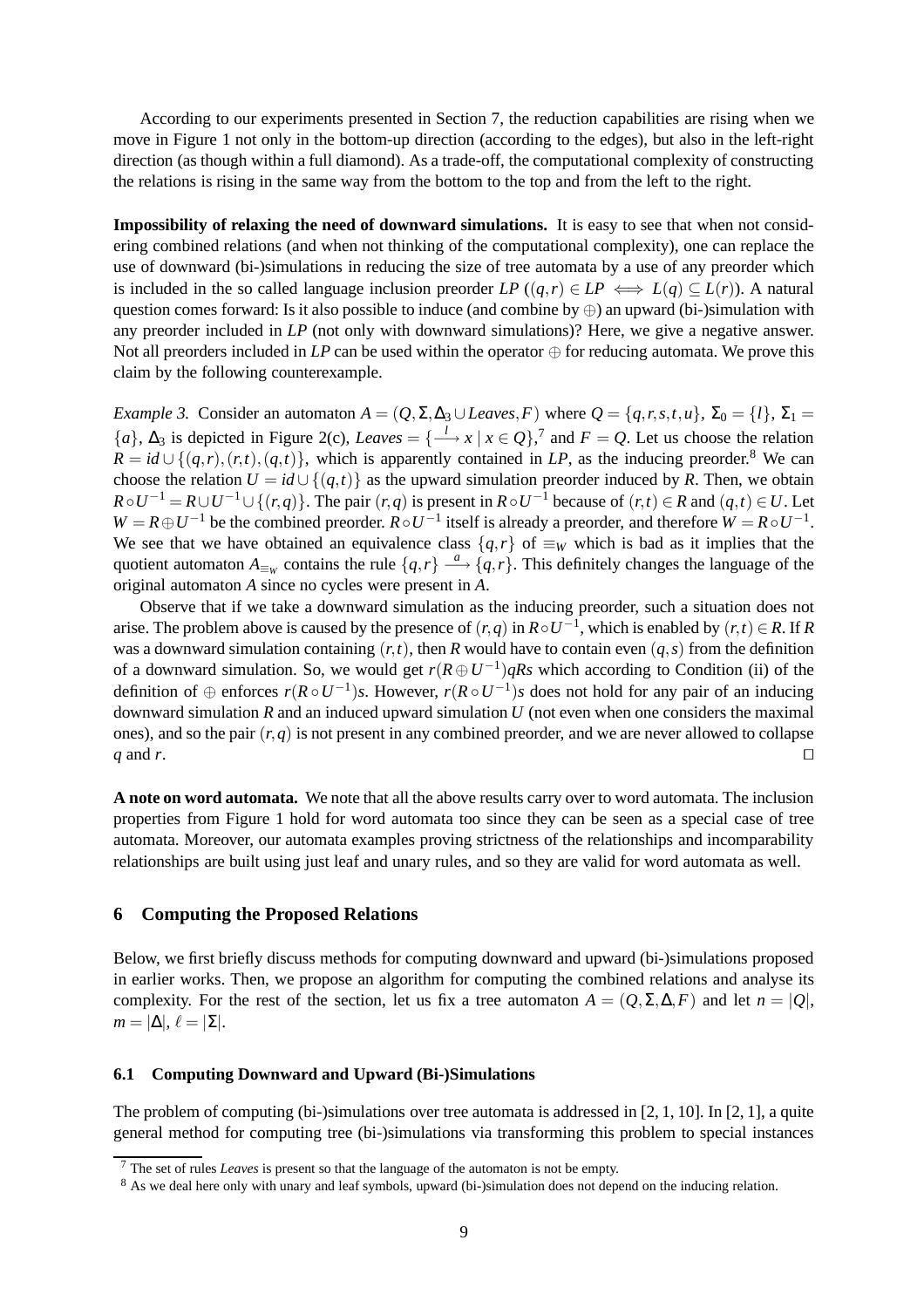of the classical problem of computing (bi-)simulations over labelled transition systems (LTS) is proposed. Classical (bi-)simulation algorithms like [12, 13] are then applied to the LTSs obtained from the translation.

As studied in [1], using the above approach, we obtain algorithms for computing the maximal downward and upward bisimulations in time  $\sigma(\hat{r}^3 m \log n)$  and  $\sigma(m \log(n+\ell) + T(D))$ , respectively, where *T*(*D*) denotes the complexity of computing the inducing relation *D*.

The case of tree simulations is considered in [2], where we obtain algorithms with the following complexities when using the translation to LTS: Let *D* be the maximal downward simulation on *A* and let  $|Lhs(A)| \equiv_D |$  be the size of the partitioning of the left-hand sides of the transition rules according to *D*. *D* can be computed in time  $\sigma((\ell + \hat{r})) \cdot |Lhs| \cdot |Lhs/\equiv_D | + m \cdot |Lhs/\equiv_D |$ , which can be roughly approximated by  $o((\hat{r}+\ell) m^2)$ . Let *U* be the maximal upward simulation on *A* induced by a preorder *D*, we denote the set of environments partitioned with respect to *U* as  $Env/\equiv_U$ . Assuming that  $T(D)$  is the time of computing the inducing relation *D*, *U* can be computed in time  $o((\ell | Env| + \hat{r}m) | Env / \equiv_{U}$  +  $\hat{r}^2$  *m* log  $|Env| + T(D)$ , which can be roughly approximated by  $\sigma(\ell \ \hat{r}^2 m^2 + T(D))$ .

Let us add that specialised algorithms for computing the downward bisimulation and upward bisimulation induced by the identity were proposed in [10]. These algorithms run in time  $\sigma(\hat{r}^2 m \log n)$  and  $\varphi$  ( $\hat{r}$  *m* log *n*), respectively.

#### **6.2 Computing the Combined Relations**

Given an inducing downward simulation *D* and an upward simulation *U* induced by *D*, the combined preorder  $W = D \oplus U^{-1}$  can be easily computed by simply following its definition. It is sufficient to start by computing the relation  $C = D \circ U^{-1}$  and then just erase all the elements of *C* (which are pairs of elements of the base set  $Q$ ) that break Condition (ii) from the definition of  $\oplus$ . Using suitable data structures, this computation starting from the relations *U* and *D* can be implemented in time  $\sigma$  (min{ $|D|$ ·  $|Q|, |U| \cdot |Q|$  as follows.

We encode a relation ρ on *Q* as an array indexed by elements of *Q* of lists of elements of *Q*. A state *q* is present in a list with index *r* iff  $(r, q) \in \rho$ . Note that given a boolean matrix representation of the relation, the "array of lists"-representation can be derived in time  $o(|Q|^2)$ . Note also that as *U* and *D* are reflexive, we have that  $|U|, |D| \ge |Q|$  and thus  $|Q|^2 \le \min\{|D| \cdot |Q|, |U| \cdot |Q|\}$ . Let arrays of lists D, U<sup>-1</sup> encode relations *D*, *U*<sup>-1</sup>.

The relation  $C = D \circ U^{-1}$  represented by a Boolean matrix C can be computed in the following way: (1) Initialise all entries of C to *false*. (2) For each  $q \in Q$ , pass through all elements of the list  $D[q]$ , and for each  $r \in D[q]$ , pass through all elements *s* of  $U^{-1}[r]$ , and set  $C[q, s]$  to *true*. This procedure takes time  $O(|\{(q,r,s) | (q,r) \in D \land (r,s) \in U^{-1}\}|) ⊆ O(\min\{|D| \cdot |Q|, |U| \cdot |Q|\}).$ 

Then we compute a Boolean matrix representation W of the relation  $W = D \oplus U^{-1}$  as follows: (3) We initialise W as a copy of the matrix C (representing  $D \circ U^{-1}$ ), and in the subsequent Step (4), we erase from W all the pairs of elements of  $Q$  that break Condition (ii) from the definition of  $\oplus$ . In Step (4), we proceed in the following way: For all  $q \in Q$ , for all  $r \in D[q]$ , for all  $s \in U^{-1}[r]$ , if not  $C[q,s]$  (i.e.,  $(q,s) \notin D[q]$  $D \circ U^{-1}$ ), then  $W[q, s] = false$ . This gives us the set  $D \oplus U^{-1}$  represented by the matrix W. The complexity of Steps (3), (4) is in  $o\left(\left|\{(q,r,s) | (q,r) \in D \wedge (r,s) \in U^{-1}\}\right| + \left|\{(q,r,s) | (q,r) \in U^{-1} \wedge (r,s) \in D\}\right|\right)$ , which is again in  $\sigma$  (min{ $|D| \cdot |Q|, |U| \cdot |Q|\}.$ 

# **7 Experiments**

We have implemented our algorithms in a prototype tool written in Java. We have used the tool on a number of tree automata from the frameworks of regular tree model checking (RTMC) and abstract regular tree model checking (ARTMC) [8, 4, 6, 7].

RTMC is the name of a family of techniques for analysing infinite-state systems such as parameterised networks of processes, systems with queues, stacks, unbounded integers, and/or dynamic linked data structures like lists or trees. In RTMC, states are represented by trees, sets of states by tree automata,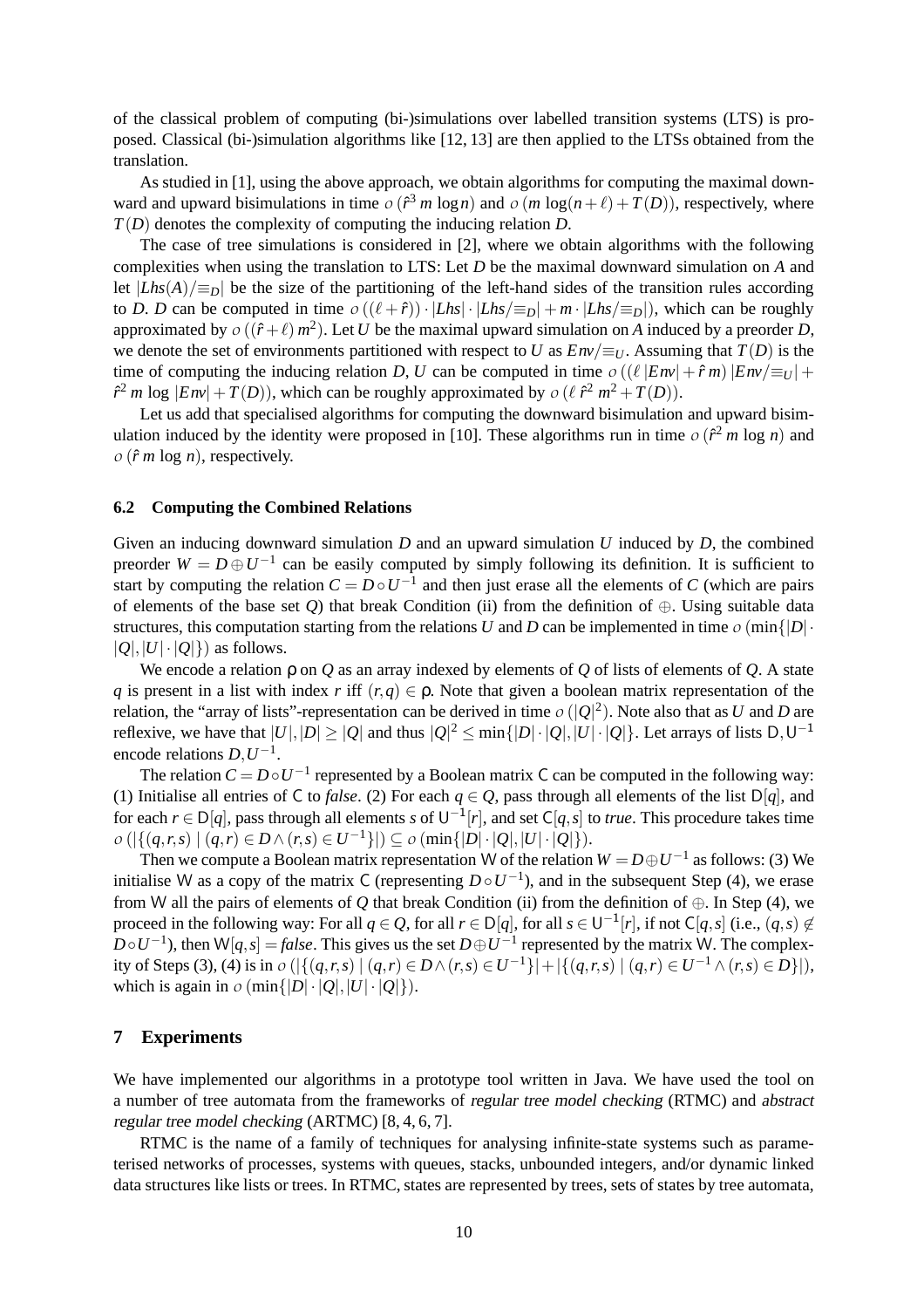**Table 1.** The obtained reduction in percent and the computation time in seconds for the various considered relations applied for reducing TA obtained from RTMC and ARTMC case studies. The size of the TA is the number of their states plus the number of their transition rules.

| TA                |      | $\sim$    |                  | $\circ$   |         | $\circ$<br>$\sim$ |         | $\circ$<br>$\sim$ |          |
|-------------------|------|-----------|------------------|-----------|---------|-------------------|---------|-------------------|----------|
| origin            | size | reduction | time             | reduction | time    | reduction         | time    | reduction         | time     |
| <b>ARTMC 195</b>  |      | 18%       | $0.5$ s          | 2%        | $0.5$ s | 23%               | $0.5$ s | 61%               | 1.0 s    |
| <b>RTMC</b>       | 613  | 27%       | 3.5s             | 19%       | 2.0 s   | 19 %              | 2.5s    | 88%               | $5.1$ s  |
| <b>RTMC</b>       | 909  | 52%       | 3.6 s            | 72%       | 3.1 s   | 82%               | 3.4 s   | 89%               | 35.1 s   |
| <b>ARTMC 2029</b> |      | 10%       | 27.0 s           | 37%       | 26.0 s  | 33%               | 29.0 s  | 93%               | 39.0 s   |
| RTMC              | 2403 | 26%       | 31.0 s           | 0%        | 25.0 s  | 0%                | 34.0 s  | 82%               | $37.1$ s |
|                   |      |           |                  |           |         |                   |         |                   |          |
| <b>TA</b>         |      | $\sim$    |                  |           |         |                   |         | $\sim$            |          |
| origin            | size | reduction | time             | reduction | time    | reduction         | time    | reduction         | time     |
| <b>ARTMC 195</b>  |      | 18%       | $0.1$ s          | 2%        | $0.5$ s | 23%               | 0.2 s   | 23%               | 0.6s     |
| <b>RTMC</b>       | 613  | 0%        | 0.3 s            | $0\%$     | 0.4 s   | 0%                | 0.8 s   | 27%               | 3.7 s    |
| <b>RTMC</b>       | 909  | 14%       | 0.6 s            | 72%       | 0.4 s   | 82%               | 0.8 s   | 83%               | 4.1 s    |
| <b>ARTMC 2029</b> |      | 10%       | 1.7 <sub>s</sub> | 14%       | 1.4 s   | 19%               | 3.1 s   | 44%               | 29.0 s   |

and transitions by tree transducers (or, sometimes, also by some specialised operations on tree automata). ARTMC is a combination of RTMC and the abstract-check-refine paradigm which usually greatly improves the efficiency of the technique. Most of the algorithms in the frameworks of both RTMC and ARTMC rely crucially on efficient automata reduction methods since the size of the generated automata often explodes, making computations infeasible without a reduction.

The tree automata that we have considered in our experiments arose within various computations within the frameworks of RTMC and ARTMC. Our experimental evaluation was carried out on an AMD Athlon 64 X2 2.19GHz PC with 2.0 GB RAM. We have compared the size of tree automata after reducing them with all the different reduction techniques considered in this paper.

Table 1 shows the computation time and the reduction (in percent) for the different relations within the considered framework and illustrates that we have really obtained a wide spectrum of relations differing in their reduction capabilities and computational complexity. As can be seen from the results,  $\stackrel{\sim}{\sim}$ gives the best reduction in all experiments, but it also suffers from a high computation time. Combining simulations and bisimulations does not give the same amount of reduction as the combined simulation, but the computation time is lower and the reduction is better than  $\stackrel{\bullet}{\sim}$ . Note that no attempt to optimise the implementation of any of the relations was done, and therefore the computation times could probably be much lower with an optimised implementation for all of them.

# **8 Conclusions and Future Work**

We have presented a uniform framework for deriving equivalence relations suitable for reducing tree automata based on combining upward and downward simulations and bisimulations. The framework is based on two main ingredients: a new notion of upward (bi-)simulations parameterised by any downward (bi-)simulation and a new operator for combining upward and downward (bi-)simulations. The framework explains in a uniform way various previously obtained results [10, 2, 1] and also yields multiple new combined relations for reducing tree automata that mix in various degrees advantages of the various upward and downward simulations and bisimulations. This step is motivated by giving users of tree automata a finer choice between the reduction capabilities and computational costs of the relations to be used for reducing tree automata.

We have established a partial ordering of the obtained combined relations according to their reduction capabilities, and showed that some of them are also incomparable. Moreover, we have performed a number of experiments with automata from the area of (abstract) regular tree model checking that show a practical applicability of the obtained relations and allow us to conclude that the considered relations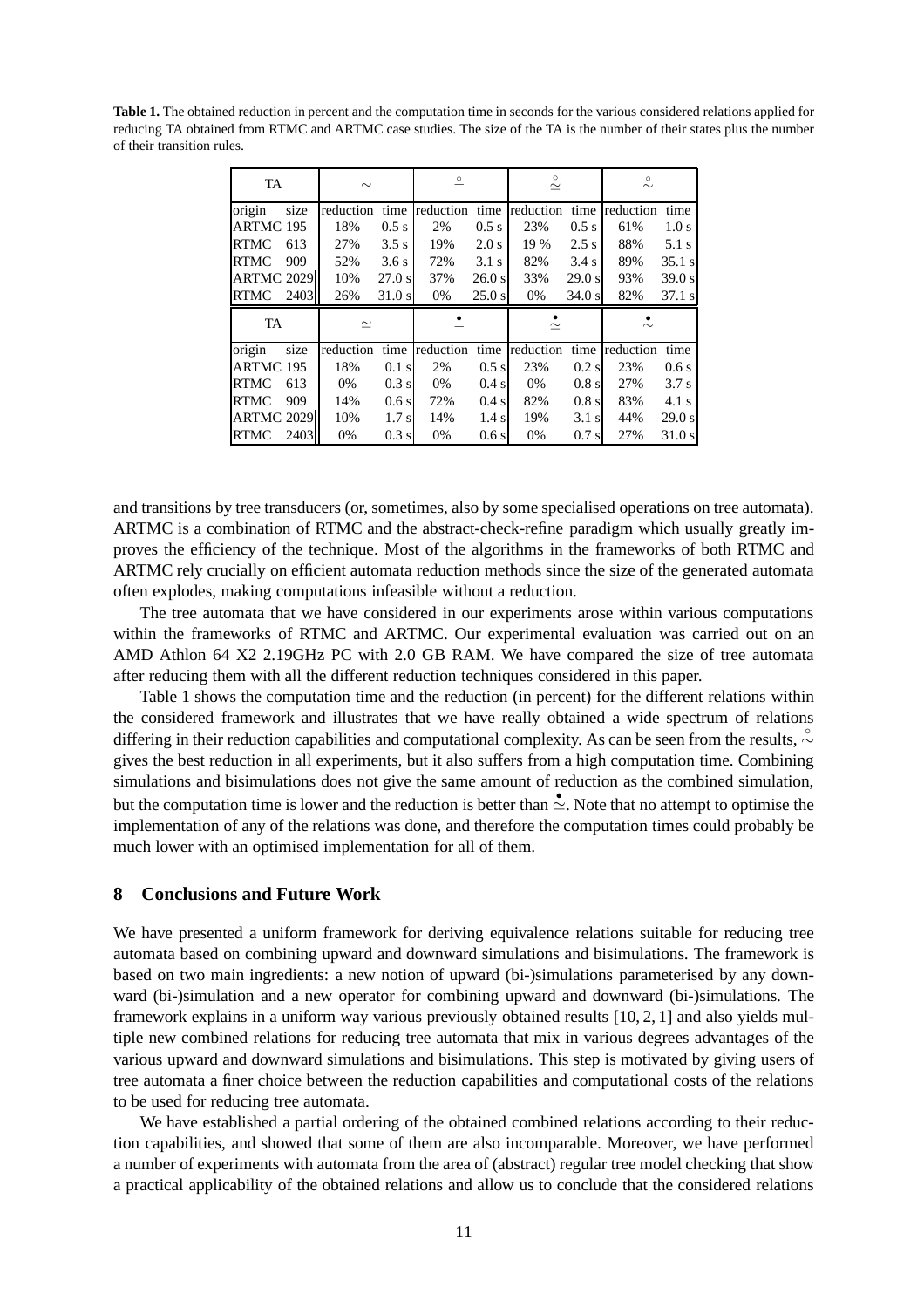really offer a fine choice of balance in the trade-off between reduction capabilities and computational requirements.

Furthermore, the proposed weakening combination operator on which our framework is based yields a significantly more efficient way of combining upward and downward (bi-)simulations than the previously used random combination algorithms.

The proposed framework is built on quite general principles and we believe that it can be extended to more advanced types of automata such as guided tree automata, nested word automata, or hedge automata that find their use in many applications in formal verification, decision procedures of various logics, structured document processing, or natural language processing. Reduction of automata from some of such classes has already been considered in the literature (e.g., in [9], the author proposes a bisimulation-based minimisation of weighted word automata, and a use of bisimulations for reducing weighted tree automata is considered in [11]).

From the practical point of view, it is also interesting to investigate more efficient techniques of computing the (bi-)simulation relations, e.g., by computing them in a symbolic way (for symbolically encoded automata). Furthermore, it can be interesting to explore more deeply the principles of the proposed combination of downward and upward (bi-)simulation relations. One can, for instance, think of defining still weaker types of relations preserving the language of tree automata by using the combined relations repeatedly as inducing relations.

*Acknowledgement.* We would like to thank Ahmed Bouajjani for fruitful discussions on the subject of the paper.

# **References**

- 1. P. Abdulla, A. Bouajjani, L. Holík, L. Kaati, and T. Vojnar. Composed Bisimulation for Tree Automata., 2008. Accepted at CIAA'08.
- 2. P. Abdulla, A. Bouajjani, L. Holík, L. Kaati, and T. Vojnar. Computing Simulations over Tree Automata: Efficient Techniques for Reducing Tree Automata. In *Proc. of TACAS'08*, LNCS. Springer, 2008. An extended version appeared as the technical report FIT-TR-2007-001 of FIT, Brno University of Technology.
- 3. P. Abdulla, J. Högberg, and L. Kaati. Bisimulation Minimization of Tree Automata. In *Proc. of CIAA'06*, volume 4094 of *LNCS*, pages 173–185. Springer, 2006.
- 4. P. Abdulla, B. Jonsson, P. Mahata, and J. d'Orso. Regular Tree Model Checking. In *Proc. of CAV'02*, volume 2404 of *LNCS*. Springer, 2002.
- 5. P. Abdulla, A. Legay, J. d'Orso, and A. Rezine. Simulation-Based Iteration of Tree Transducers. In *Proc. of TACAS'05*, volume 3440 of *LNCS*. Springer, 2005.
- 6. A. Bouajjani, P. Habermehl, A. Rogalewicz, and T. Vojnar. Abstract Regular Tree Model Checking. In *Proc. of INFIN-ITY'05*. Published in ENTCS 149(1), 2006.
- 7. A. Bouajjani, P. Habermehl, A. Rogalewicz, and T. Vojnar. Abstract Regular Tree Model Checking. *ENTCS*, 149:37–48, 2006.
- 8. A. Bouajjani and T. Touili. Extrapolating Tree Transformations. In *Proc. of CAV'02*, volume 2404 of *LNCS*. Springer, 2002.
- 9. P. Buchholz. Bisimulation relations for weighted automata. *Theor. Comput. Sci.*, 393(1-3):109–123, 2008.
- 10. J. Högberg, A. Maletti, and J. May. Backward and Forward Bisimulation Minimisation of Tree Automata. In *Proc. of CIAA'07*, volume 4094 of *LNCS*, pages 109–121. Springer, 2007.
- 11. J. Högberg, A. Maletti, and J. May. Bisimulation minimisation for weighted tree automata. In T. Harju, J. Karhumäki, and A. Lepistö, editors, *Proc. 11th Int. Conf. Developments in Language Theory*, volume 4588 of LNCS, pages 229–241. Springer, 2007.
- 12. R. Paige and R. Tarjan. Three Partition Refinement Algorithms. *SIAM Journal on Computing*, 16:973–989, 1987.
- 13. F. Ranzato and F. Tapparo. A New Efficient Simulation Equivalence Algorithm. In *Proc. of LICS'07*. IEEE CS, 2007.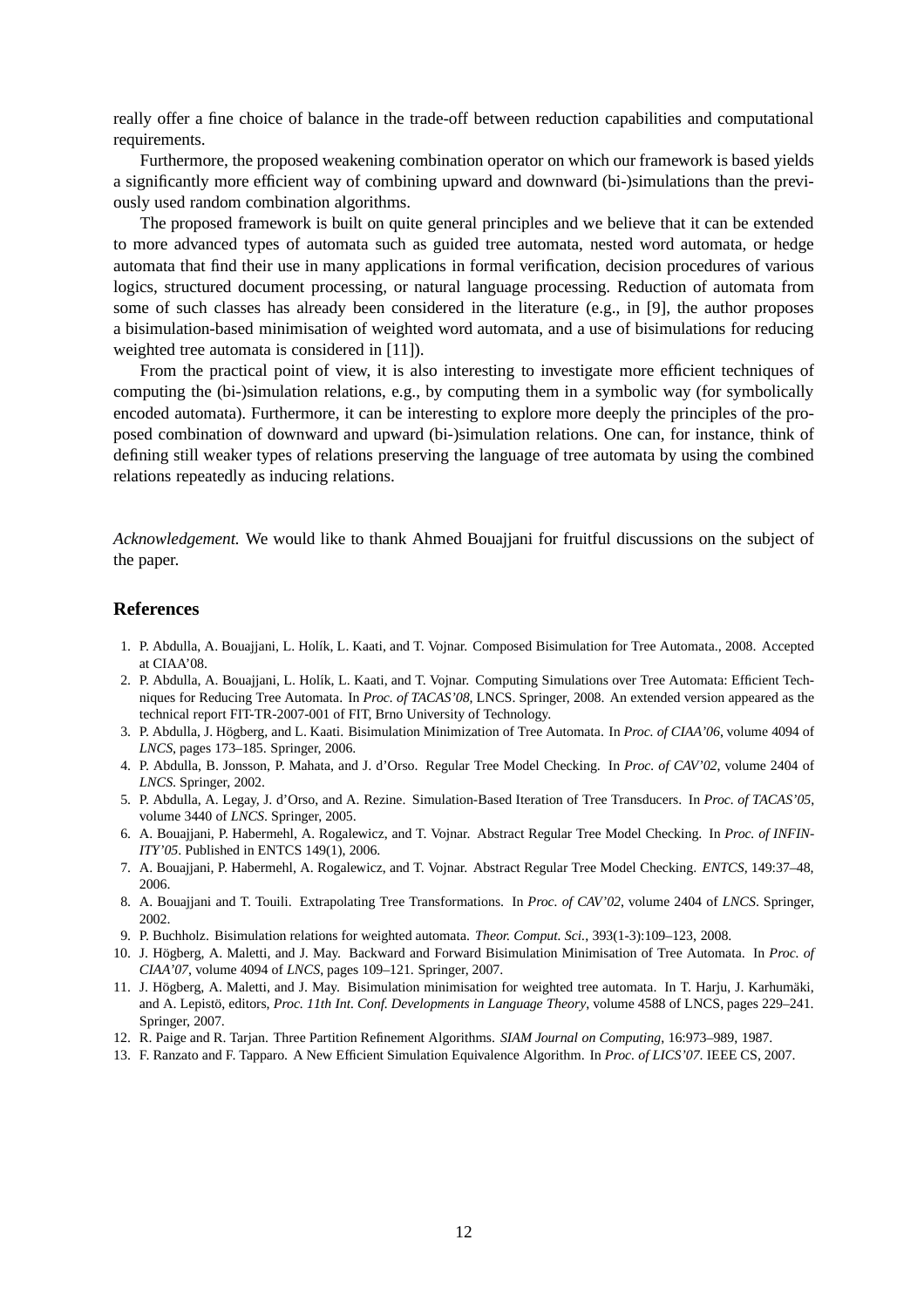# **A Appendix**

#### **A.1 Proofs of the Basic Properties of the Downward Relations**

*Proof (Lemma 1).* We fix a tree automaton  $A = (Q, \Sigma, \Delta, F)$ .

- Union: Given two downward simulations  $D_1$  and  $D_2$ , we want to prove that  $D = D_1 \cup D_2$  is also a downward simulation. Let *qDr* for some  $q, r \in Q$ , then either  $qD_1r$  or  $qD_2r$ . Assume without loss of generality that  $qD_1r$ . Then, from the definition of downward simulations, whenever  $(q_1,\ldots,q_n) \stackrel{f}{\longrightarrow} q$ , then there is a rule  $(r_1,\ldots,r_n) \stackrel{f}{\longrightarrow} r$  with  $q_iD_1r_i$  for all  $i: 1 \leq i \leq n$ . As  $D_1 \subseteq D$  gives  $q_iDr_i$  for all the positions *i*, *D* fulfils the definition of a downward simulation.
- Reflexive closure: It can be seen from the definition of downward simulations that the identity is a downward simulation. Thus, the union of the identity and any downward simulation is a downward simulation.
- Transitive closure: Let *D* be a downward simulation and let  $D_T$  be its transitive closure. Let  $q^1D_Tq^m$  and  $(q_1^1, \ldots, q_n^1) \stackrel{f}{\longrightarrow} q^1$ . From  $q^1D_Tq^m$ , we have that there are states  $q^1, \ldots, q^m$  such that  $q^1Dq^2D \ldots Dq^m$ . Therefore, from the definition of downward simulations, there are also rules  $(q_1^1, \ldots, q_n^1) \stackrel{f}{\longrightarrow} q^1, \ldots,$  $(q_1^m, \ldots, q_n^m) \stackrel{f}{\longrightarrow} q^m$  with  $q^1D \ldots Dq^m$ , and  $q_i^1D \ldots Dq_i^m$  for all  $i: 1 \le i \le n$ . Thus, as  $D_T$  is the transitive closure of *D*, we obtain  $q_i^1 D_T q_i^m$  for all  $i: 1 \le i \le n$ . We have proven that  $D_T$  fulfils the definition of downward simulations.

 $\Box$ 

*Proof (Lemma 2).* The fact that each downward bisimulation is also a downward simulation follows straight from the definitions of these relations. The closure under union, reflexivity, and transitivity can be proven analogically as in the case of downward simulations. What remains is the closure under symmetry. Let *D* be a downward bisimulation and let  $D_s = D \cup D^{-1}$  be its symmetrical closure. It is sufficient to prove that  $D^{-1}$  is a downward bisimulation because then, from the closure under union,  $D_S$ is a downward bisimulation too.

Let  $qD^{-1}r$ . Then, from  $rDq$ , we have that  $(r_1, \ldots, r_n) \stackrel{f}{\longrightarrow} r$  if and only if  $(q_1, \ldots, q_n) \stackrel{f}{\longrightarrow} q$  with *r*<sub>*i*</sub>*Dq<sub>i</sub>* for all  $i: 1 \le i \le n$ . As *rDq* is equivalent to  $qD^{-1}r$ , we can write that  $(q_1,...,q_n) \stackrel{f}{\longrightarrow} q$  iff  $(r_1,...,r_n) \stackrel{f}{\longrightarrow} r$  with  $q_i D^{-1} r_i$  for all  $i: 1 \leq i \leq n$ . We directly see that  $D^{-1}$  matches the definition of downward bisimulations.  $\Box$ 

#### **A.2 Proofs of the Basic Properties of the Upward Relations**

Lemmas 4 and 3 can be proven analogically as Lemmas 2 and 1.

*Proof (Lemma 3).* We fix a tree automaton  $A = (Q, \Sigma, \Delta, F)$ .

- Union: Given a downward simulation preorder *D* and two upward simulations  $U_1$  and  $U_2$  induced by *D*, we want to prove that  $U = U_1 \cup U_2$  is also an upward simulation induced by *D*. Let  $qUr$  for some  $q, r \in Q$ , then either  $qU_1r$  or  $qU_2r$ . Assume without loss of generality that  $qU_1r$ . Then, from the definition of upward simulations, whenever  $(q_1,...,q_n) \stackrel{f}{\longrightarrow} q'$  with  $q_i = q$ , then there is a rule  $(r_1,\ldots,r_n)\stackrel{f}{\longrightarrow} r'$  with  $q'U_1r', q' \in F \implies r' \in F$ , and  $q_jDr_j$  for all  $j: 1 \leq j \neq i \leq n$ . As  $U_1 \subseteq U$ gives  $q'Ur'$ , *U* fulfils the definition of upward simulations induced by *D*.
- Reflexive closure: It can be seen from the definition that the identity is an upward simulation induced by *D* for any downward simulation preorder *D*. Therefore, from the closure under union, the union of the identity and any upward simulation induced by *D* is an upward simulation induced by *D*.

Transitive closure: Let *U* be an upward simulation induced by a downward simulatoin preorder *D* and

let  $U_T$  be its transitive closure. Let  $q^1U_Tq^m$  and  $(q_1^1,\ldots,q_n^1)\stackrel{f}{\longrightarrow}r^1$  with  $q^1=q_i^1$ . From  $q^1U_Tq^m$ , we have that there are states  $q^1, \ldots, q^m$  such that  $q^1 U q^2 U \ldots U q^m$ . Therefore, there are also rules  $(q_1^1, ..., q_n^1) \xrightarrow{f} r^1, ..., (q_1^m, ..., q_n^m) \xrightarrow{f} r^m$  with  $q_i^1 = q_i^1, ..., q_i^m = q^m, r^1 U... U r^m, r^1 \in F \implies$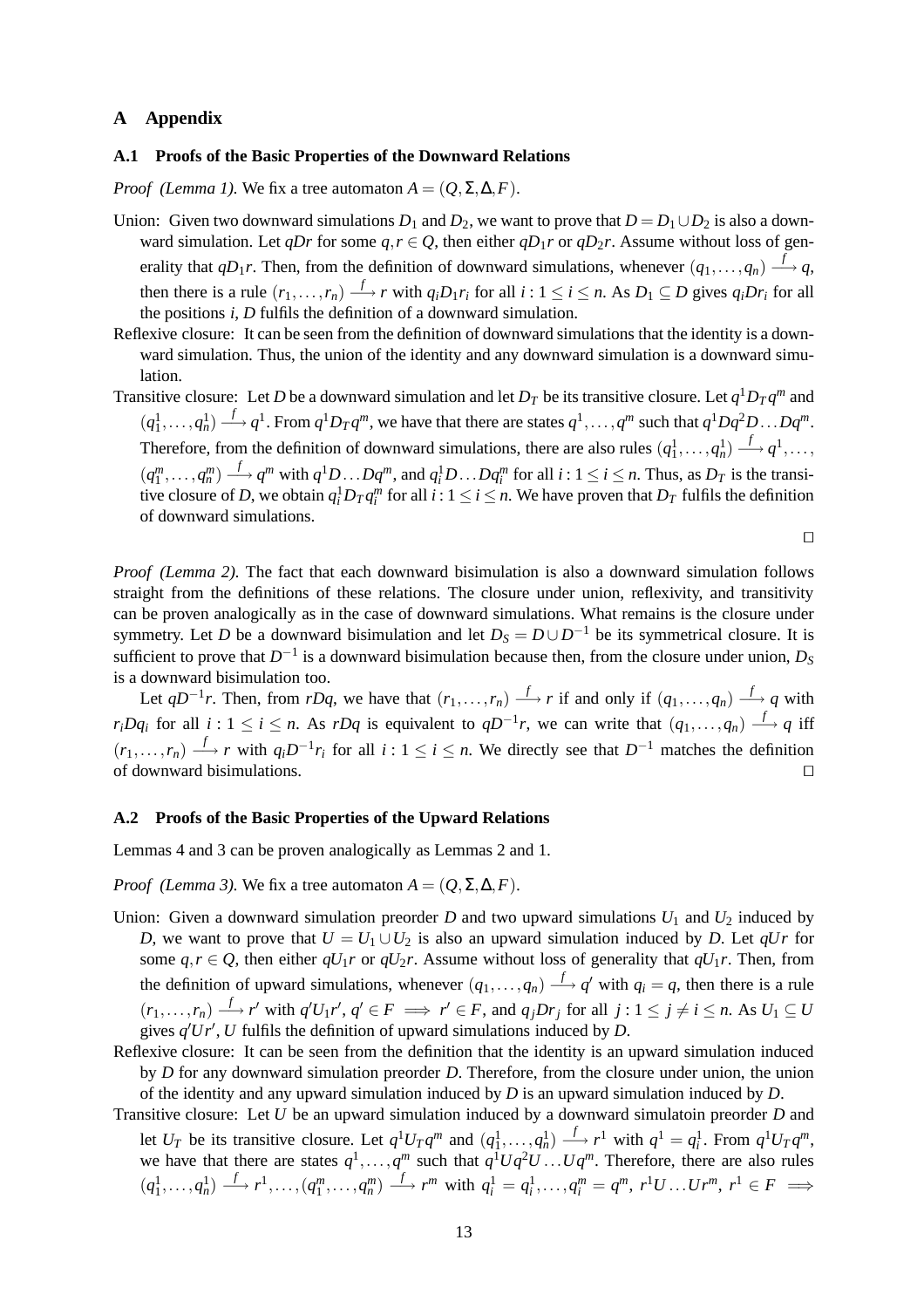...  $\implies r^m \in F$ , and  $q_j^1D...Dq_j^m$  for all *j* : 1 ≤ *j* ≠ *i* ≤ *n*. Thus, from the definition of *U<sub>T</sub>*, we have  $r^1U_Tr^m$ , from the transitivity of  $\implies$ , we have  $r^1 \in F \implies r^m \in F$ , and from the transitivity of *D*, we have  $q_j^1 D q_j^m$  for all  $j: 1 \le j \ne i \le n$ . We have thus proven that  $U_T$  fulfils the definition of an upward simulation induced by *D*.

 $\Box$ 

*Proof (Lemma 4).* The fact that each upward bisimulation induced by a downward simulation *D* is also an upward simulation induced by *D* follows straight from the definitions of these relations. The closure under union, reflexivity, and transitivity can be proven analogically as in the case of upward simulations. What remains is the closure under symmetry. Let *U* be an upward bisimulation induced by a downward simulation preorder *D* and let  $U_S = U \cup U^{-1}$  be its symmetrical closure. It is sufficient to prove that  $U^{-1}$ is an upward bisimulation induced by *D* because then, from the closure under union,  $U<sub>S</sub>$  is an upward bisimulation induced by *D* too.

Let  $qU^{-1}r$ . Then, from  $rUq$ , we have that  $(r_1,\ldots,r_n)\stackrel{f}{\longrightarrow}r'$  with  $r=r_i$  if and only if  $(q_1,\ldots,q_n)\stackrel{f}{\longrightarrow}r'$ q' with  $q = q_i$ , r'Uq', and  $r_j \equiv_D q_j$  for all  $j : 1 \le j \ne i \le n$ . As  $\equiv_D$  is an equivalence and as r'Uq' is equivalent to  $q'U^{-1}r'$ , we can write  $(q_1,\ldots,q_n)\stackrel{f}{\longrightarrow} q'$  with  $q=q_i$  iff  $(r_1,\ldots,r_n)\stackrel{f}{\longrightarrow} r'$  with  $r=r_i$ ,  $q'U^{-1}r'$ , and  $q_j \equiv_D r_j$  for all  $j: 1 \le j \ne i \le n$ . We directly see that  $U^{-1}$  matches the definition of an upward bisimulation induced by *D*.

## **A.3 Proof of Theorem 1**

We fix a tree automaton *A*, a downward simulation preorder *D*, and an upward simulation *U* induced by *D*. Let  $W = D \oplus (U^{-1})$ .

We will relate the languages of *A* and  $A_{\equiv w}$ . To do that, we first define the notion of a *context*. Intuitively, a context is a tree with "holes" instead of leaves. Formally, we consider a special symbol  $\Box \notin \Sigma$  with rank 0. A *context* over  $\Sigma$  is a tree *c* over  $\Sigma \cup \{\Box\}$  such that for all leaves  $p \in c$ , we have  $c(p) = \Box$ . For a context *c* with leaves  $p_1, \ldots, p_n$  and for trees  $t_1, \ldots, t_n$ , we define  $c[t_1, \ldots, t_n]$  to be the tree *t*, where

 $- dom(t) = dom(c) \cup \{p_1 \cdot p' | p' \in dom(t_i)\} \cup \cdots \cup \{p_n \cdot p' | p' \in dom(t_n)\},$ 

- $\blacksquare$  for each  $p = p_i \cdot p'$ , we have  $t(p) = t_i(p')$ , and
- **–** for each *p* ∈ *dom*(*c*) \ {*p*1,..., *pn*}, we have *t*(*p*) = *c*(*p*).

In other words,  $c[t_1,...,t_n]$  is the result of appending the trees  $t_1,...,t_k$  to the holes of *c*. We extend the notion of runs to contexts. Let *c* be a context with leaves  $p_1, \ldots, p_n$ . A *run*  $\pi$  of *A* on *c* from  $(q_1, \ldots, q_n)$ is defined in a similar manner to a run on a tree except that for a leaf  $p_i$ , we have  $\pi(p_i) = q_i, 1 \le i \le n$ . In other words, each leaf labelled with  $\Box$  is annotated by one  $q_i$ . We use  $c[q_1,\ldots,q_n] \stackrel{\pi}{\Longrightarrow} q$  to denote that  $\pi$  is a run of *A* on *c* from  $(q_1, \ldots, q_n)$  such that  $\pi(\epsilon) = q$ . The notation  $c[q_1, \ldots, q_n] \Longrightarrow q$  is explained in a similar manner to runs on trees.

**Lemma 6.** *If*  $c[q_1, q_2, \ldots, q_n] \Longrightarrow q$  and  $q_i U r_i$  for some  $1 \leq i \leq n$ , then there are states  $r_1, \ldots, r_{i-1}$ , *r*<sub>*i*+1</sub>,...,*r<sub>n</sub>*,*r* such that  $q_jDr_j$  for each j such that  $1 \leq j \neq i \leq n$ ,  $qUr$ , and  $c[r_1,...,r_n] \Longrightarrow r$ .

*Proof.* To simplify the notation, we assume (without loss of generality) that  $i = 1$ . We use induction on the structure of *c*. The base case is trivial since the context *c* consists of a single hole. For the induction step, we assume that *c* is not only a single hole. Suppose that  $c[q_1, q_2, ..., q_n] \stackrel{\pi}{\Longrightarrow} q$  for some run  $\pi$ and that  $q_1 U r_1$ . Let  $p_1, \ldots, p_j$  be the left-most leaves of *c* with a common parent. Let *p* be the parent of  $p_1, \ldots, p_j$ . Notice that  $q_1 = \pi(p_1), \ldots, q_j = \pi(p_j)$ . Let  $q' = \pi(p)$  and let *c*' be the context *c* with the leaves  $p_1,\ldots,p_j$  deleted. In other words,  $dom(c') = dom(c) \setminus \{p_1,\ldots,p_j\}$ ,  $c'(p') = c(p')$  if  $p' \in dom(c') \setminus \{p_1,\ldots,p_j\}$  $\{p,p_1,\ldots,p_j\}$ , and  $c'(p) = \square$ . Observe that  $c'[q',q_{j+1},\ldots,q_n] \Longrightarrow q$  and that  $(q_1,\ldots,q_j) \stackrel{f}{\longrightarrow} q'$  for some *f*. By the definition of the upward simulation and the premise  $q_1 U r_1$ , it follows that there are  $r_2, \ldots, r_n, r'$ such that  $q_2Dr_2 \in, \ldots, q_jDr_j, q'Ur'$ , and  $(r_1, \ldots, r_j) \stackrel{f}{\longrightarrow} r'$ . Since *c'* is smaller than *c*, we can apply the induction hypothesis and conclude that there are  $r_{j+1}, \ldots, r_n, r$  such that  $q_{j+1}Dr_{j+1}, \ldots, q_nDr_n, qUr$ , and  $c'[r', r_{j+1}, \ldots, r_n] \Longrightarrow r$ . The claim follows immediately.